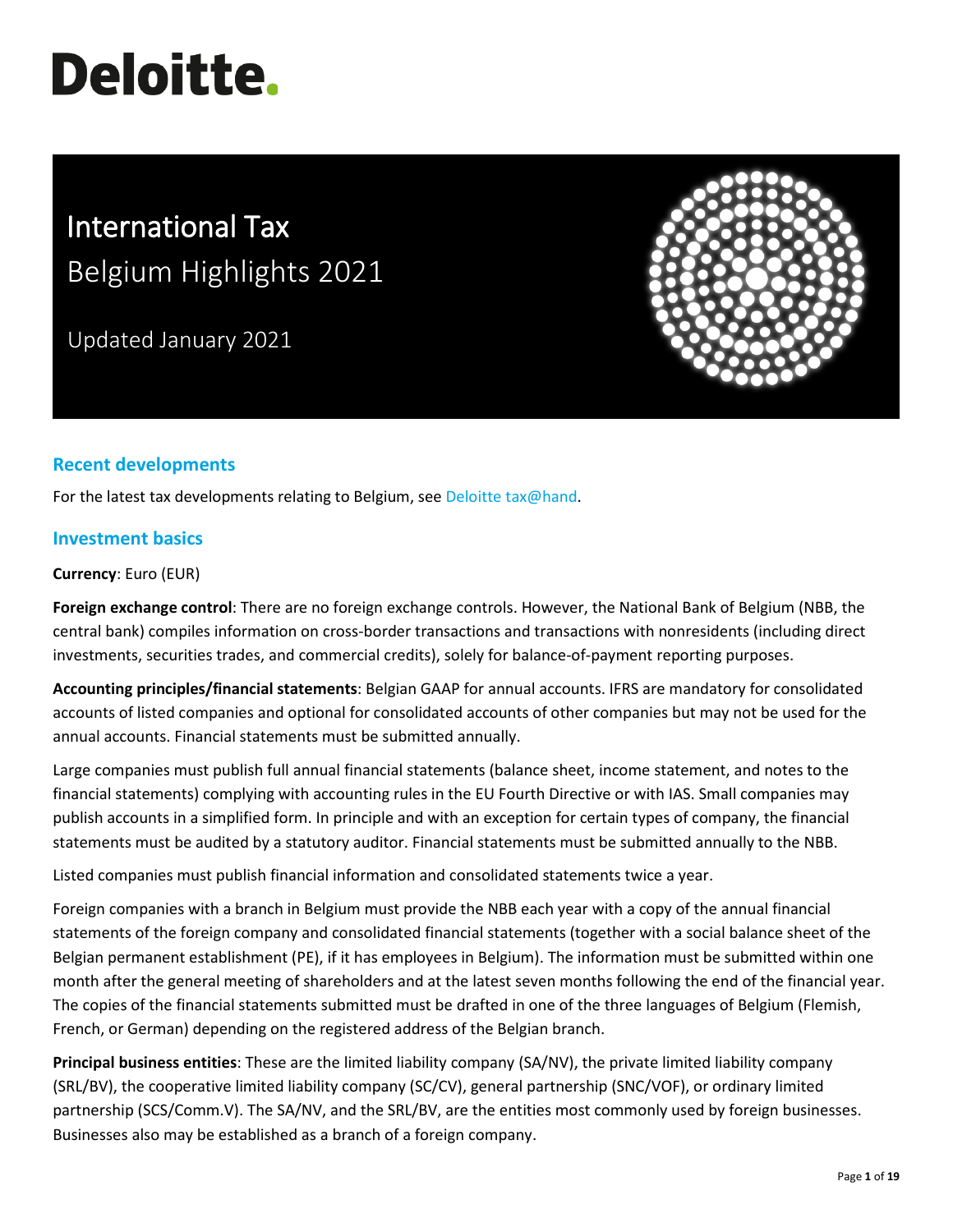## **Corporate taxation**

| <b>Rates</b>              |        |
|---------------------------|--------|
| Corporate income tax rate | 25%    |
| <b>Branch tax rate</b>    | 25%    |
| Capital gains tax rate    | 0%/25% |

**Residence**: A corporation is resident if its principal establishment or place of management is in Belgium. There is a rebuttable presumption that a corporation whose registered office is in Belgium also has its principal establishment or place of management in Belgium.

**Basis**: Residents are taxed on their worldwide income. Belgian-source income of nonresident companies is subject to the nonresident income tax. In specific cases, nonresident companies without a taxable PE may be taxed on certain Belgiansource income if Belgium is allocated taxation rights under an applicable tax treaty; or, where there is no treaty, if the nonresident cannot demonstrate that the income has been effectively taxed in its residence state. In such a case, the Belgian payer of the income must withhold professional withholding tax at a rate of 16.5% (unless the rate is reduced under a treaty). Branches are taxed in the same way as subsidiaries.

**Taxable income**: A resident company is liable to corporate income tax on its worldwide income, including capital gains and less allowable deductions. Companies may deduct all business expenses when calculating taxable income, subject to the general conditions that they relate to the taxable period, sufficient documentation is available, and the expenses are legitimate and at arm's length. Royalties and all fees generally are deductible without additional requirements (except if made to tax havens, see below).

Income from foreign real estate or branches located in countries with which Belgium has concluded a tax treaty is exempt (except for three countries, where, under the relevant treaty, only a proportional reduction of the Belgian tax is granted). Taxable income also includes income attributed to the Belgian company under the controlled foreign company (CFC) legislation (see "Anti-avoidance rules," below). Although subsidies are, in principle, part of taxable income, certain job creation subsidies, capital grants, and interest rate subsidies are exempt for corporate income tax purposes.

A nonresident company is taxed only on Belgian-source income. A nonresident company without a PE in Belgium is liable to a final withholding tax on Belgian-source dividends, interest, and royalties, and to the nonresidents' tax on Belgian real estate income. Certain other payments (e.g., service fees or fees for technical assistance) made to nonresident companies (or individuals) without a Belgian PE or a Belgian establishment (as defined under domestic legislation) may, under certain circumstances, be subject to a 16.5% withholding tax (unless the rate is reduced under a tax treaty).

To level the playing field between companies that borrow and those that self-finance, a notional interest deduction (NID) is available, calculated on the amount of equity (see "Incentives," below).

Payments made directly or indirectly to tax havens (including low-tax and territorial tax jurisdictions, as well as jurisdictions determined by the OECD not to have substantially implemented the internationally agreed tax standard on the exchange of information), and, as from 1 January 2021, jurisdictions included on the EU list of noncooperative jurisdictions, are not deductible in calculating taxable income unless (i) they are properly reported on an annex to the annual corporate income tax return, and (ii) the taxpayer can demonstrate that the payments are made within the framework of "real and genuine" transactions with persons other than artificial arrangements.

**Rate**: For taxable periods starting on or after 1 January 2020 and ending no earlier than 31 December 2020 (tax year 2021), the standard corporate income tax rate is 25% (reduced from 29% for taxable periods ending on or before 30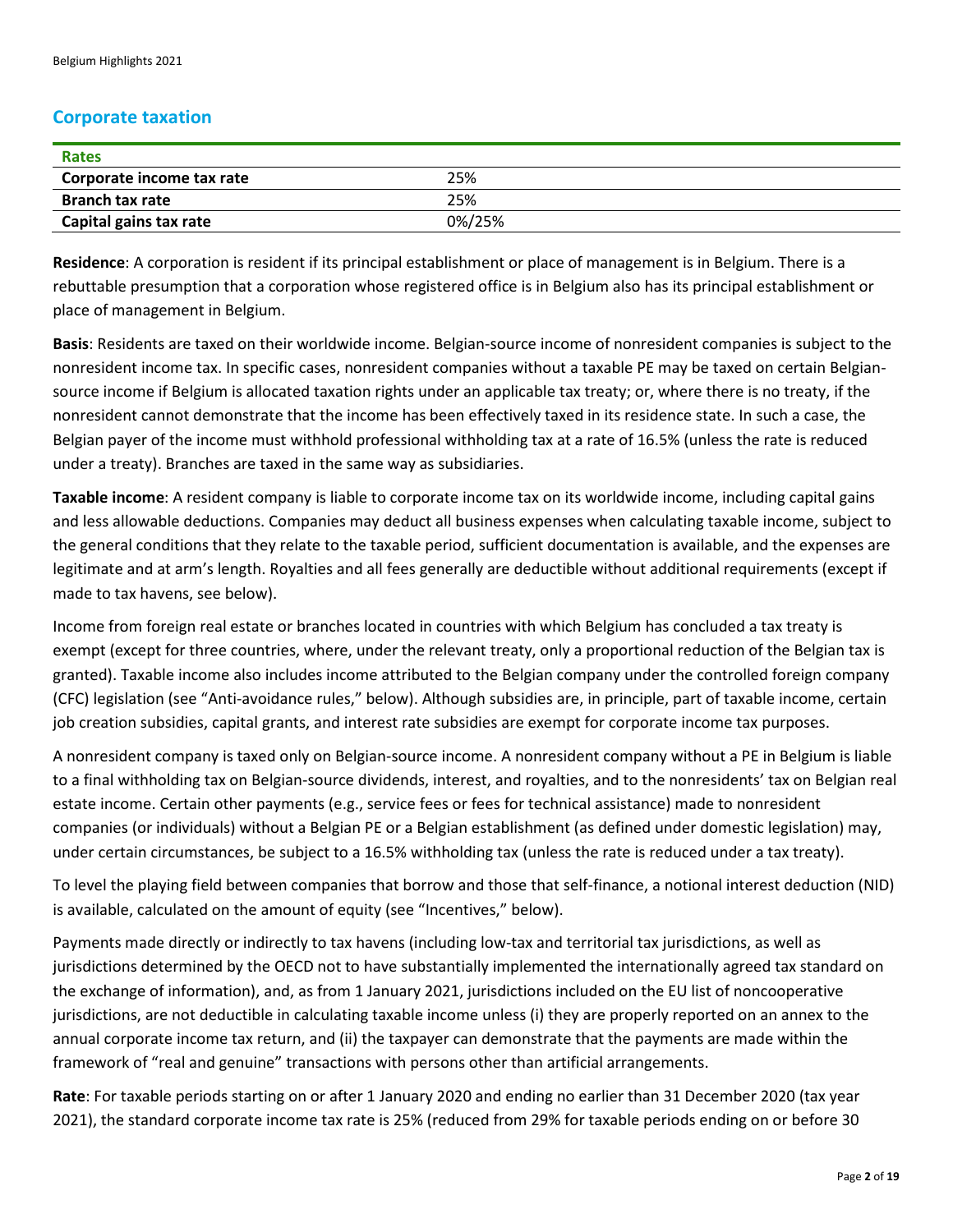December 2020 (tax year 2020)). Small and medium-sized companies (SMEs) are subject to tax at 20% on the first EUR 100,000 of income provided certain conditions are satisfied. These include that (i) the company must qualify as an SME under company law, (ii) no more than 50% of the company's shares may be held by other companies, and (iii) the company must pay one of its executives at least EUR 45,000 annually (unless the remuneration of one or more directors is at least equal to the company's taxable profits). The corporate tax rate applies to both subsidiaries and branches.

**Surtax**: The corporate income tax surcharge is abolished for taxable periods starting on or after 1 January 2020 and ending no earlier than 31 December 2020 (tax year 2021).

**Alternative minimum tax**: There is no alternative minimum tax but the offset of the tax loss carryforward, dividends received deduction (DRD) carryforward, and some other tax attributes (such as the current year NID) is limited to EUR 1 million plus 70% of the taxable base. This limitation creates a minimum taxable base for corporate taxpayers. A minimum tax also applies where a tax return is amended, resulting in an increase in the taxable base. Where the additional tax payable is at least 10% of the original liability, no tax attributes other than the current year DRD may be offset against the tax due on the increase in the taxable base as a result of the amendment.

**Taxation of dividends**: A 100% DRD applies for dividends received by a Belgian company from a domestic or foreign company. Dividends qualifying for the DRD may not be (fully) deductible if the recipient company is in a loss position or has insufficient available profits. Excess DRD may be carried forward indefinitely. The offset of the DRD carryforward and some other tax attributes (such as the current year NID and tax loss carryforwards) is limited to EUR 1 million plus 70% of the taxable base.

The following requirements must be met to qualify for the DRD:

- The shareholder must hold at least 10% of the share capital of the payer company or the participation must have an acquisition value of at least EUR 2.5 million;
- The payer company must be subject to corporate income tax on the profits out of which the distribution is made ("subject to tax" requirement); and
- The shareholder must continuously have (or have had) full ownership of the qualifying shares for an uninterrupted period of at least one year.

Detailed and complex rules exist to determine whether dividends meet the subject to tax requirement that applies to directly held subsidiaries and, under a look-through rule, to indirectly held subsidiaries. In this respect, Belgium also has implemented the anti-hybrid rule and the general anti-avoidance provision in the amended EU parent-subsidiary directive (see "Anti-avoidance rules," below).

**Capital gains**: Capital gains derived by a corporation on the disposal of tangible and intangible assets are subject to tax at the ordinary corporate tax rate. However, taxation of capital gains on such assets may be deferred if the assets are held for more than five years before the disposal and the entire sale proceeds are reinvested in qualifying assets within three years (five years in certain cases). In the case of a qualifying reinvestment, the tax due is spread over the life of the asset in which the sale proceeds have been reinvested.

Capital gains from fixed income securities are taxed as profits. Net gains derived from the disposal of shareholdings are exempt if:

- The subject to tax requirement for application of the DRD is met;
- The shares have been held directly for an uninterrupted period of at least one year; and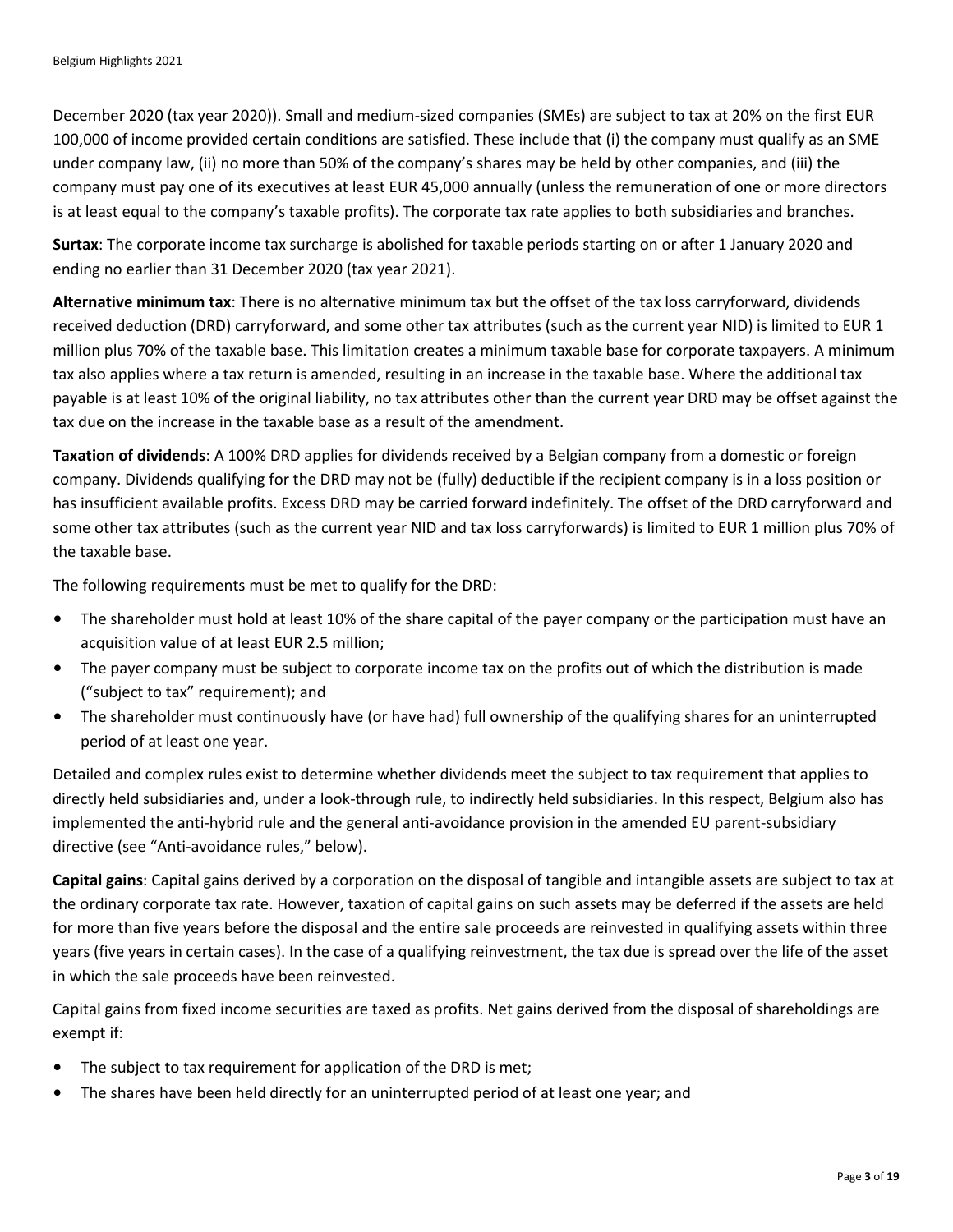• The same minimum holding requirement that applies for the DRD is fulfilled (i.e., a shareholding of at least 10% or an acquisition value of at least EUR 2.5 million).

For taxable periods starting on or after 1 January 2020 and ending no earlier than 31 December 2020 (tax year 2021), no separate tax rate applies to capital gains. Gains not eligible for exemption are liable to tax at the standard corporate income tax rate of 25% (or the reduced rate for SMEs, if appropriate). For taxable periods ending on or before 30 December 2020 (tax year 2020), shares sold within the one-year holding period are taxable at a rate of 25.5%, including surcharge.

Special rules apply to capital gains and losses on shares incurred by "trading companies" governed by the accounting decree of 23 September 1992.

Special rules also apply to restructurings such as mergers, splits, and contributions. The hidden capital gains on a merger/split remain tax-free if the entities involved have their principal place of business in Belgium or the EU, the transaction meets the tax definition of a merger or split, and the merger/split meets a business purpose test.

**Losses**: Losses may be carried forward indefinitely for corporate tax purposes by the entity that incurred the losses but generally may not be carried back (see, however, the temporary COVID-19 loss carryback reserve measures below). Restrictions apply in the case of a tax-neutral reorganization (e.g., merger, demerger, or contribution) or a change in control that is not justified by legitimate financial and economic reasons. The concept of control (i.e., legal control, factual control, or joint control) is defined under Belgian company law. In the case of a tax-neutral reorganization (merger, split, etc.), losses may be transferred from one entity to another. However, when a company with tax losses is involved in a tax-neutral reorganization, its losses will be reduced according to a formula based on the net fiscal value of all companies involved. Tax losses carried forward may not be offset against profits derived from "abnormal or benevolent advantages" received directly or indirectly from related companies, nor against a limited number of other taxable items. The offset of tax losses carried forward and some other tax attributes is limited to EUR 1 million plus 70% of the taxable base.

Belgium has introduced a number of measures to support businesses in response to the COVID-19 pandemic. Under the "loss carry-back reserve" regime, companies may create a temporary tax-free reserve in the "carry-back year" for an amount equal to (all or part of) the projected losses of the subsequent year, which is deemed to be affected by COVID-19. In doing so, in practice, a carry-back of (potential) losses occurs. The carry-back year is tax year 2019 or 2020 (relating to a financial year closed between 13 March 2019 and 31 July 2020). The tax-free reserve must be recaptured in the subsequent tax year (i.e., tax year 2020 or 2021). Where the projected losses for which a tax-free reserve was set up exceed the actual losses by more than 10%, a tax penalty is levied.

The "recovery reserve" allows a company to set up a tax-free reserve in one or more of tax years 2022, 2023, or 2024 for the amount of operational losses recorded in the company's financial statements for financial year 2020 (2021 for companies closing their financial years between 1 January 2020 and 31 July 2020), subject to an overall cap of EUR 20 million. A company may exempt profits from tax by allocating the profits to the recovery reserve. Application of the regime is subject to the company maintaining its equity and employment levels. The recovery reserve will become (partially) taxable in the taxable period during which the company either carries out an equity distribution, or reduces its personnel costs to below 85% of the amount for the 2019 financial year.

In order to benefit from the new provision, companies must establish and maintain the new recovery reserve in their accounts for as long as the exemption is granted.

Companies recording no book losses for financial year 2020 or 2021 are not eligible for this regime.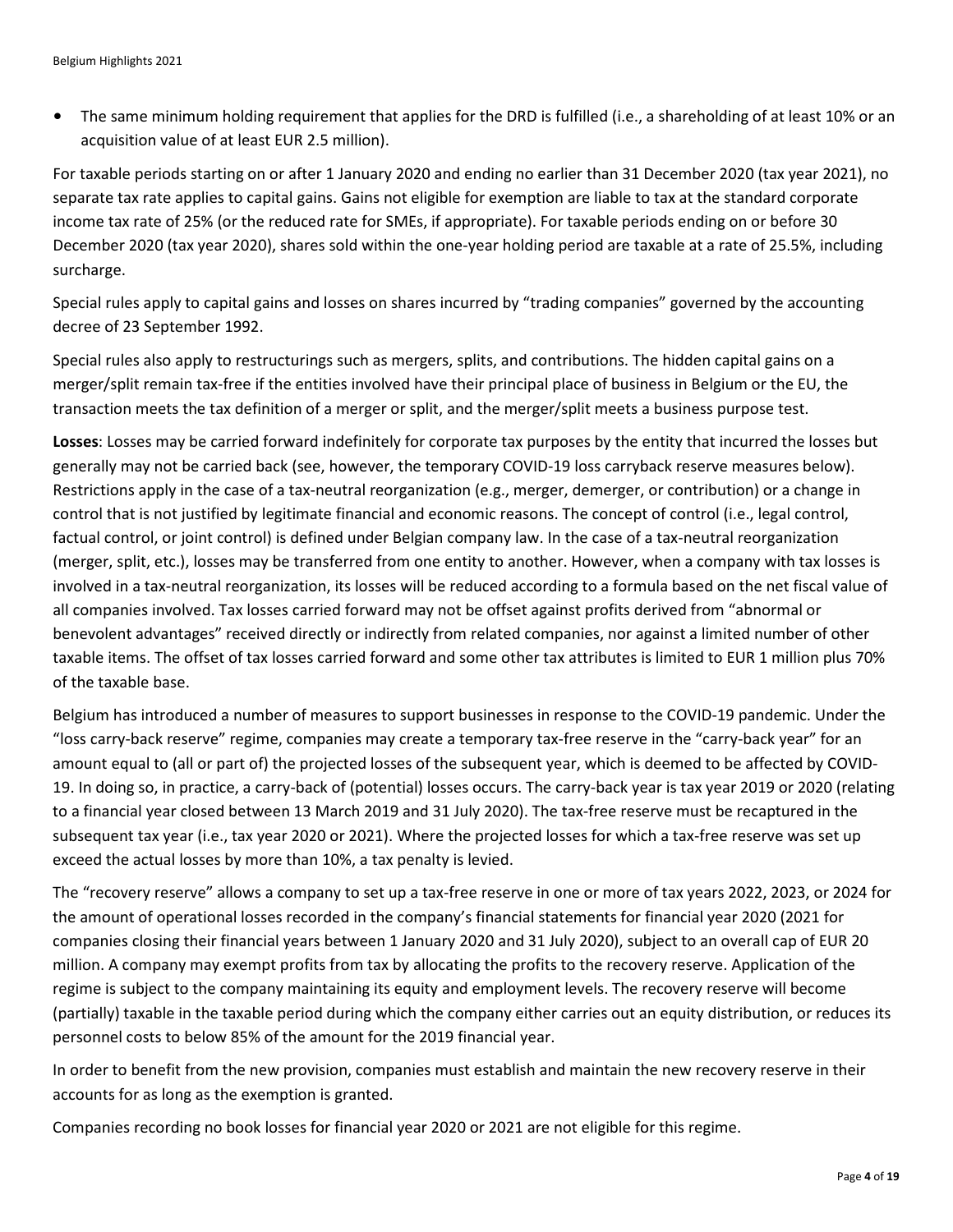Companies must satisfy a number of conditions to qualify for the loss carry-back and recovery reserves. Broadly, companies are excluded where they (i) are subject to a special tax regime (including investment companies and companies subject to tonnage tax), (ii) were already in financial distress as at 18 March 2020, (iii) make certain prohibited equity distributions as from 12 March 2020 through the filing date of the tax year 2021 tax return (loss carry-back reserve) or the last day of the taxable period during which the company benefits from the exemption of the recovery reserve, and (iv) have certain links with tax haven companies (i.e., companies that hold shares in a tax haven company, or have made payments of at least EUR 100,000 in a financial year to a tax haven company, without satisfying the required business purpose test).

Limited group utilization of losses is permitted, by allowing the consolidation of tax losses within a group consisting of Belgian companies and Belgian establishments of European Economic Area (EEA) companies. The regime broadly allows a transfer of profits to a loss-making group company based on a "group contribution agreement." A tax-neutral compensation is payable to avoid a transfer of equity. The deduction is called the "deduction for group contribution" and is subject to various conditions and formalities.

Capital losses generally may be deducted from ordinary income, regardless of the period for which the asset was held. Unrealized capital losses may be deducted from taxable income immediately; gains need not be recognized until realized. Capital losses on shareholdings are not deductible, except for losses realized by "trading companies" on shareholdings recorded as part of their trading portfolio and losses realized upon liquidation of a company of an amount equal to the loss of the paid-in capital represented by the shareholding.

**Foreign tax relief**: A tax credit is available for foreign withholding tax levied on foreign-source interest and royalties. For foreign-source interest, the foreign tax credit may be reduced based on a debt-funding ratio.

**Participation exemption**: See "Taxation of dividends," above.

**Holding company regime**: All Belgian companies and Belgian branches of foreign companies can benefit from the participation exemption without having to satisfy any additional conditions.

**Incentives**: Various investment deductions and R&D tax credits exist for R&D-related activities.

Under the NID, Belgian companies and Belgian branches of nonresident companies are entitled to deduct a deemed interest expense in connection with qualifying equity. The NID is granted only on the incremental increase in equity (determined by comparing the current year NID equity calculated in accordance with Belgian GAAP with the NID equity of the fifth preceding taxable period). The NID rate is set annually based on the average 10-year government bond rate of the third quarter of the penultimate year before the tax year, with a maximum deviation from year to year of one percentage point. The rate for qualifying SMEs is increased by 0.5%. The maximum NID rate has been capped at 3% for large enterprises (3.5% for SMEs). For tax year 2021 (i.e., for accounting years ending between 31 December 2020 and 30 December 2021), the NID rate is -0.092% (0.408% for SMEs). For tax year 2022 (i.e., for accounting years ending between 31 December 2021 and 30 December 2022), the rate is -0.16% (0.34% for SMEs). However, legislation is expected to be proposed that would prevent the NID rate from being negative. Most corporate taxpayers (both subsidiaries and branches) generally are entitled to benefit from the NID, but certain assets reduce the NID equity, and anti-abuse rules exist.

The offset of some tax attributes, including the current-year NID, is limited to EUR 1 million plus 70% of the taxable base. The ability to carry forward excess NID for seven taxable periods is abolished for taxable periods ending after 30 December 2012. Although the "stock" of NID carryforwards remains available, use is restricted to 60% of the taxable base. This limit does not apply to the first EUR 1 million of the taxable base before the deduction of the NID stock. The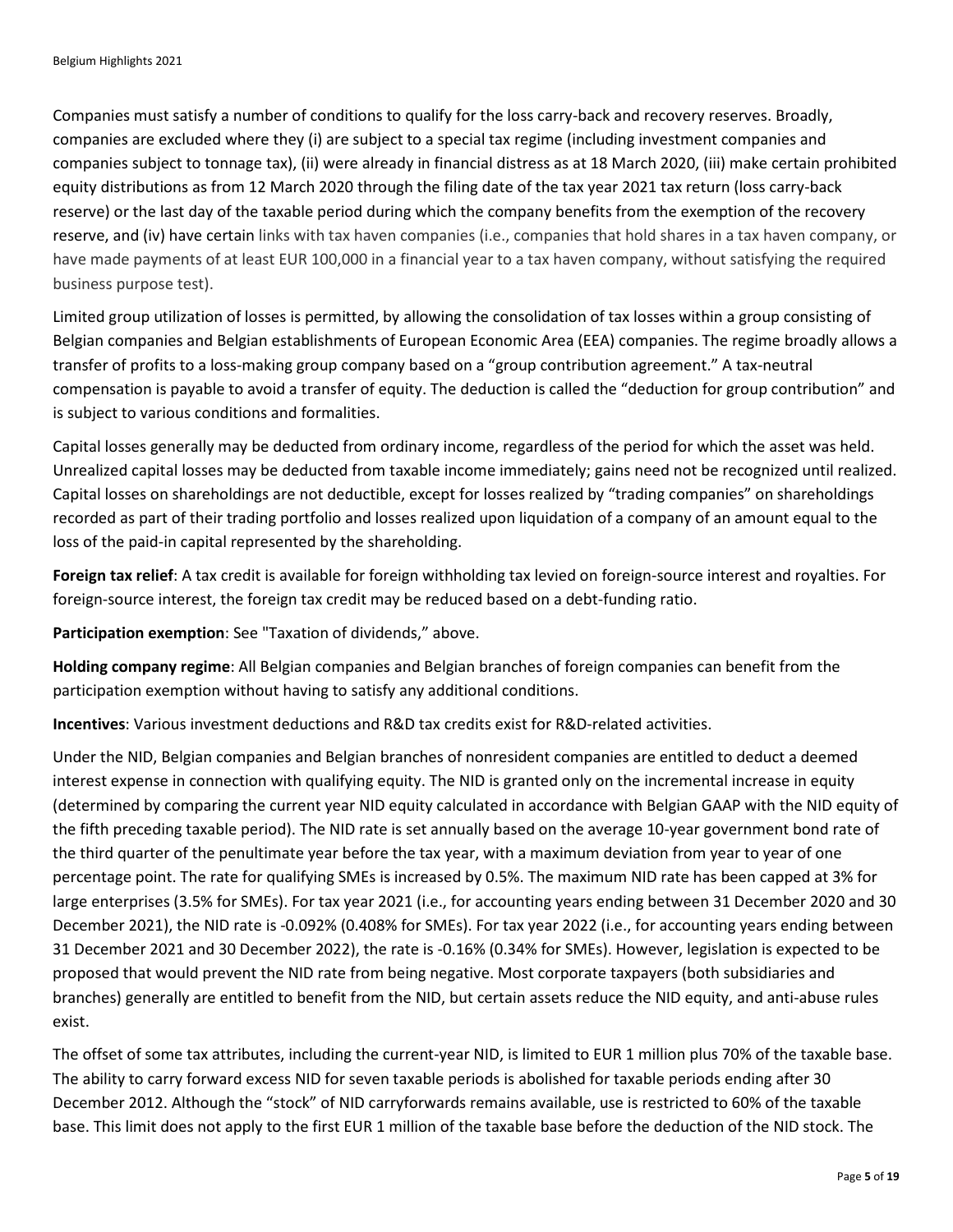NID stock that remains unused as a result of this limitation may be carried forward until the amount that would have been deductible in the absence of the 60% restriction has been fully utilized, even if the seven-year carryforward period has expired.

An innovation income deduction (IID) regime is available that reduces the effective rate of taxation on qualifying net income from patents, supplementary protection certificates, qualifying copyright protected software, and various other intellectual property (IP) rights. Qualifying income, calculated using a nexus formula, also includes capital gains derived from the sale of qualifying IP, embedded royalties, and infringement compensation. Current year IID can be offset without restriction. Unused IID may be carried forward, although the offset of IID carryforwards is limited to EUR 1 million plus 70% of the taxable base. The IID regime replaces the patent income deduction (PID) that amounted to 80% of the income, resulting in effective taxation of patent income at a rate of 6.8%. "Grandfathering" of the old PID regime is possible until 30 June 2021.

An investment deduction of 13.5% for tax year 2021 is available for energy-saving investments, investment in R&D, and patents. These investments, including investments made in newly developed high-tech products that require increased expenses for R&D at the initial production stage, also can give rise to a spread investment deduction equal to 20.5% of the annual depreciation expense. If there is insufficient profit to take the deduction in full, the deduction may be carried forward indefinitely and offset without restriction. Companies can opt for a tax credit for environmentally friendly investments in R&D as an alternative to the increased investment deduction. SMEs can claim an 8% investment deduction on certain qualifying assets; the rate is increased to 20% for fixed assets acquired or produced between 1 January 2018 and 31 December 2019, and to 25% for fixed assets acquired or produced between 12 March 2020 and 31 December 2022.

A tonnage tax regime applies to shipping companies and has been approved by the European Commission until the end of 2022.

#### **Compliance for corporations**

**Tax year**: The tax year is the accounting year, which may be the calendar year or any other 12-month period. Shorter and longer accounting years may be used in specific circumstances, such as a first extended accounting year.

**Consolidated returns**: Consolidated returns are not permitted. Each company must file its own return.

**Filing and payment**: Companies must file a tax return at least one month after the date the financial statements are approved by the annual general meeting of the shareholders, but no later than six months after the end of the financial year. The tax authorities may extend the filing date at the taxpayer's request. Electronic filing via the "Biztax" portal is mandatory for all for taxpayers subject to corporate tax and legal entities tax.

Corporate tax is prepaid on a quarterly basis. Advance payments are due 10 days (or the first business day thereafter) after the first, second, and third quarters of a company's financial year and within 20 days of the beginning of the last month of the financial year. The tax authorities will issue a final assessment notice following submission of the return. If the prepayments result in an overpayment once the final tax liability is calculated, the difference will be refunded unless a request is filed to carry forward the overpayment.

**Penalties**: Penalties apply for failure to comply with the tax provisions or to make advance payments based on estimated annual income. Administrative penalties for noncompliance with the tax provisions include fixed monetary penalties ranging from EUR 50 to EUR 1,250 (for every violation of the income tax code) and penalties ranging from 10% to 200% of the tax due (for failure to file or late filing of returns and other forms).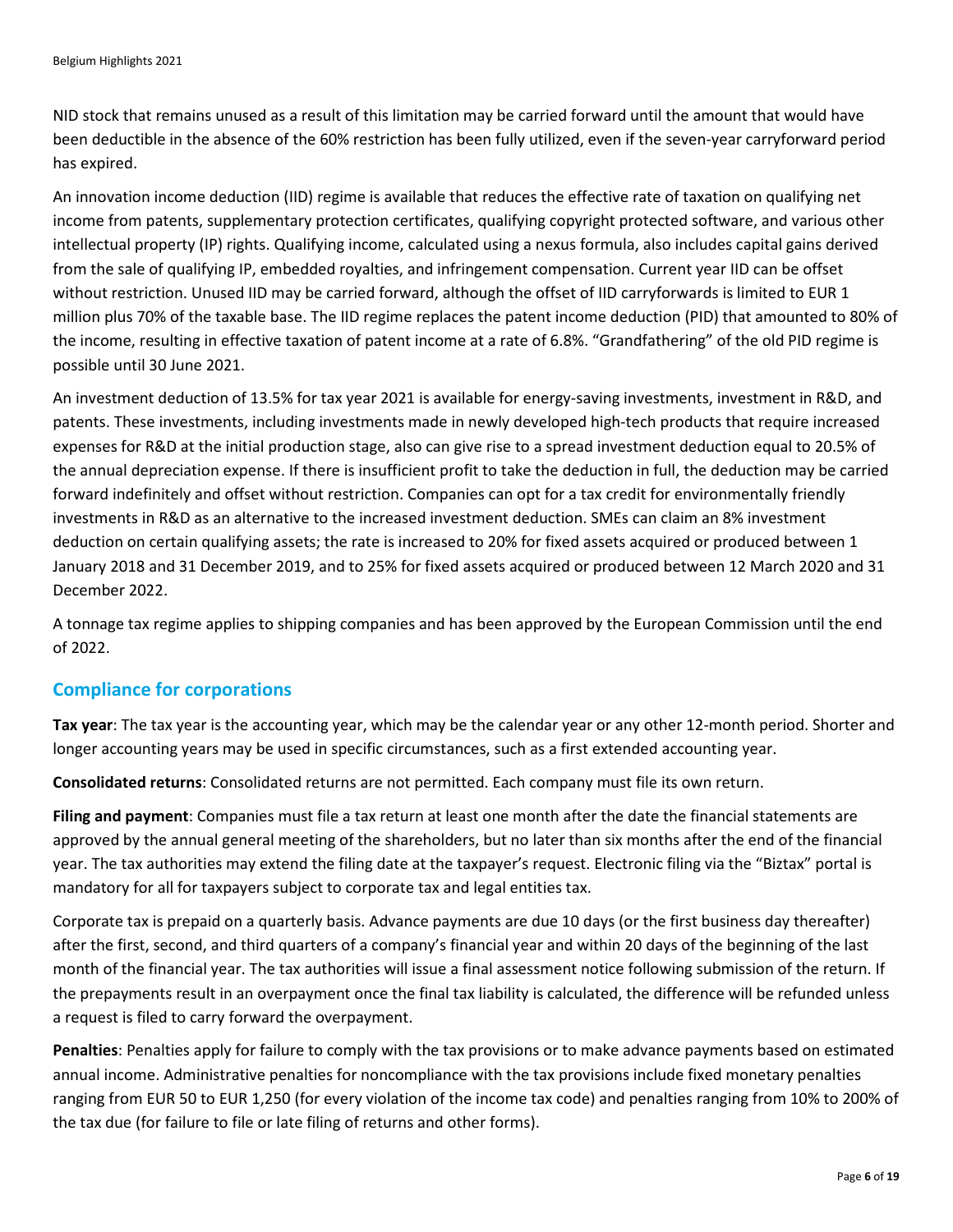A 6.75% surcharge applies to underpayments of corporate income tax for tax year 2021. As part of the series of COVID-19 relief measures, the government has adopted provisions to reduce the effect of the surcharge with respect to advance payments made by companies in the third and fourth quarters of 2020. Similar eligibility conditions apply as for the loss carry-back and recovery reserves.

Criminal sanctions (including imprisonment and fines) may apply in cases of tax fraud.

The penalty for noncompliance with the transfer pricing documentation requirements ranges from EUR 1,250 to EUR 25,000 for a second violation.

**Rulings**: A taxpayer may submit a written request to the Federal Ruling Commission for an advance ruling on the tax consequences of a proposed transaction. The request must concern an actual transaction or situation, rather than a hypothetical situation, and may relate to any federal tax or regional tax collected at the federal level. In principle, rulings are granted for a maximum period of five years, unless a longer period is justified. A ruling is binding on the Belgian tax authorities but not on the taxpayer and the taxpayer is not required to carry out the transaction. Rulings are not binding if (i) the conditions for application of the ruling are not satisfied, (ii) the facts on which the ruling are based are not accurately described, or (iii) there is a change in the law or conflict with a legal provision of domestic law, a tax treaty, or EU law.

## **Individual taxation**

| <b>Rates</b>                                   |                          |              |
|------------------------------------------------|--------------------------|--------------|
| Individual income tax rate (excluding communal | Taxable income           | Rate         |
| surcharges)                                    |                          |              |
|                                                | EUR 13,440 or less       | 25%          |
|                                                | EUR 13,440.01-EUR 23,720 | 40%          |
|                                                | EUR 23,720.01-EUR 41,060 | 45%          |
|                                                | More than EUR 41,060     | 50%          |
| Capital gains tax rate                         |                          | 0%/16.5%/33% |

**Residence**: For federal income tax purposes, individuals are resident in Belgium if their domicile is in Belgium during the income year. This is determined based on the relevant factual circumstances and generally coincides with the taxpayer's center of vital interests.

The domicile of a married taxpayer is irrefutably deemed to be the place where the taxpayer's family is established. Furthermore, an individual who is listed in the national register (i.e., an individual with a work permit or, for an EEA national, a residence permit) is deemed be domiciled in Belgium, unless otherwise demonstrated.

If not Belgian domiciled, individuals may be considered Belgian tax resident if their seat of wealth (i.e., the place where taxpayers manage their estate) is in Belgium.

If subject to the special expatriate regime, certain foreign nationals coming to Belgium and working for a Belgian company may retain nonresident status.

For regional income tax purposes, the individual's tax domicile on 1 January of the assessment year is decisive when determining to which regional system a Belgian resident is subject.

**Basis**: Individuals whose domicile is in Belgium are considered residents. They are subject to Belgian resident income taxation and are taxed on their worldwide income. Taxation occurs at the federal (national), regional (Brussels, Flanders, or the Walloon region), and communal level.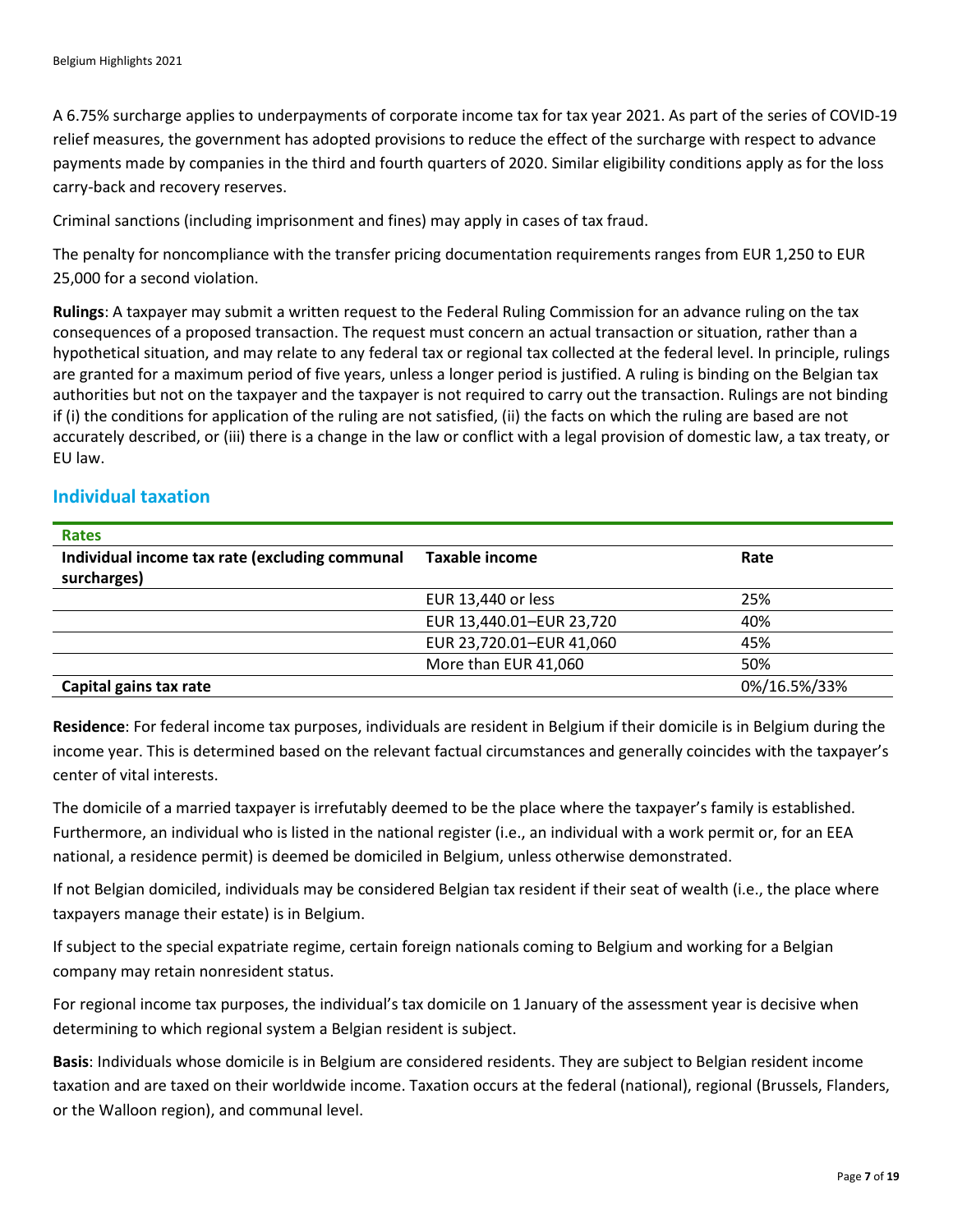Nonresidents (whether or not benefiting from the special expatriate regime) pay tax only on Belgian-source income.

**Taxable income**: Residents are taxed on their worldwide income from movable and immovable property, as well as their worldwide professional and miscellaneous income. Foreign-source income may be exempt based on a tax treaty. Belgium applies the exemption with progression method so that the net exempted income is considered when determining the applicable tax rates on the total income. There also is a notional rental value for property held in Belgium.

Executives posted in Belgium may apply to benefit temporarily from a special expatriate regime. The application must be made within six months following the month in which the assignment starts. To qualify for the beneficial regime, the personal and economic interests of the individual must be located outside Belgium and the employee either must be hired abroad or be transferred to a Belgian entity. The benefits of the special expatriate status are as follows:

- The taxpayer is considered a nonresident, meaning that only Belgian-source professional income, real estate income, and passive investment income (dividends, interest, etc.) is taxable in Belgium;
- The taxpayer is entitled to a tax-free allowance of up to EUR 11,250 (increased to EUR 29,750 for certain foreign executives). The taxpayer may exclude actual allowances received from taxable income (e.g., cost-of-living allowances, housing allowances, tax equalization, and home leave). School fees relating to primary or secondary education for dependent children attending an international school in Belgium and moving expenses reimbursed upon receipt may be excluded without limitation; and
- Taxpayers may exclude the proportion of salary relating to the days during which they worked outside Belgium, on a pro rata basis. Supporting documents are required for every working day spent abroad and must be retained for presentation to the tax authorities in the event of an audit. The tax authorities have three years from 1 January of the relevant tax year to audit the tax return (seven years in cases of fraud).

Income from regulated saving deposits is tax exempt up to EUR 980 (income year 2020, tax year 2021). The first EUR 800 (income year 2020, tax year 2021) of dividend income is exempt from personal income tax.

**Rates**: Rates are progressive up to 50% (increased by communal surcharges ranging from 0% to 9% of the tax bill), raising the average marginal tax rate to 53.5%.

Regional surcharges on the "reduced federal tax" amount to 32.591% in the Brussels region and 33.257% in the Flemish and Walloon regions. To determine the reduced federal tax, an "autonomy factor" of 24.957% is applied to the federal tax liability (after federal tax deductions, but before federal tax credits), so that the reduced federal tax is 75.043% of the federal tax liability.

Nonresidents pay local tax at 7%, irrespective of the rate applied by the commune in which they reside.

Interest generally is subject to 30% withholding tax at source, although a reduced rate of 15% applies in certain limited situations.

Dividends generally are subject to 30% withholding tax at source, although the rate is reduced to 15% or 20% for dividends paid by SMEs on certain categories of shares. Dividend distributions out of the liquidation reserve (i.e., profits after tax that have been retained in the company as a liquidation reserve subject to payment of tax at the rate of 10%) generally are subject to an additional withholding tax of 5%, 17%, or 20%, depending on the circumstances. Where the distribution occurs at the time of the liquidation, the 10% tax initially paid becomes the final tax due. Dividends from certain real estate investment companies benefit from a 15% withholding tax rate.

**Capital gains**: Capital gains on assets derived by individuals engaged in business activities generally are taxed in a similar manner to gains derived by corporations.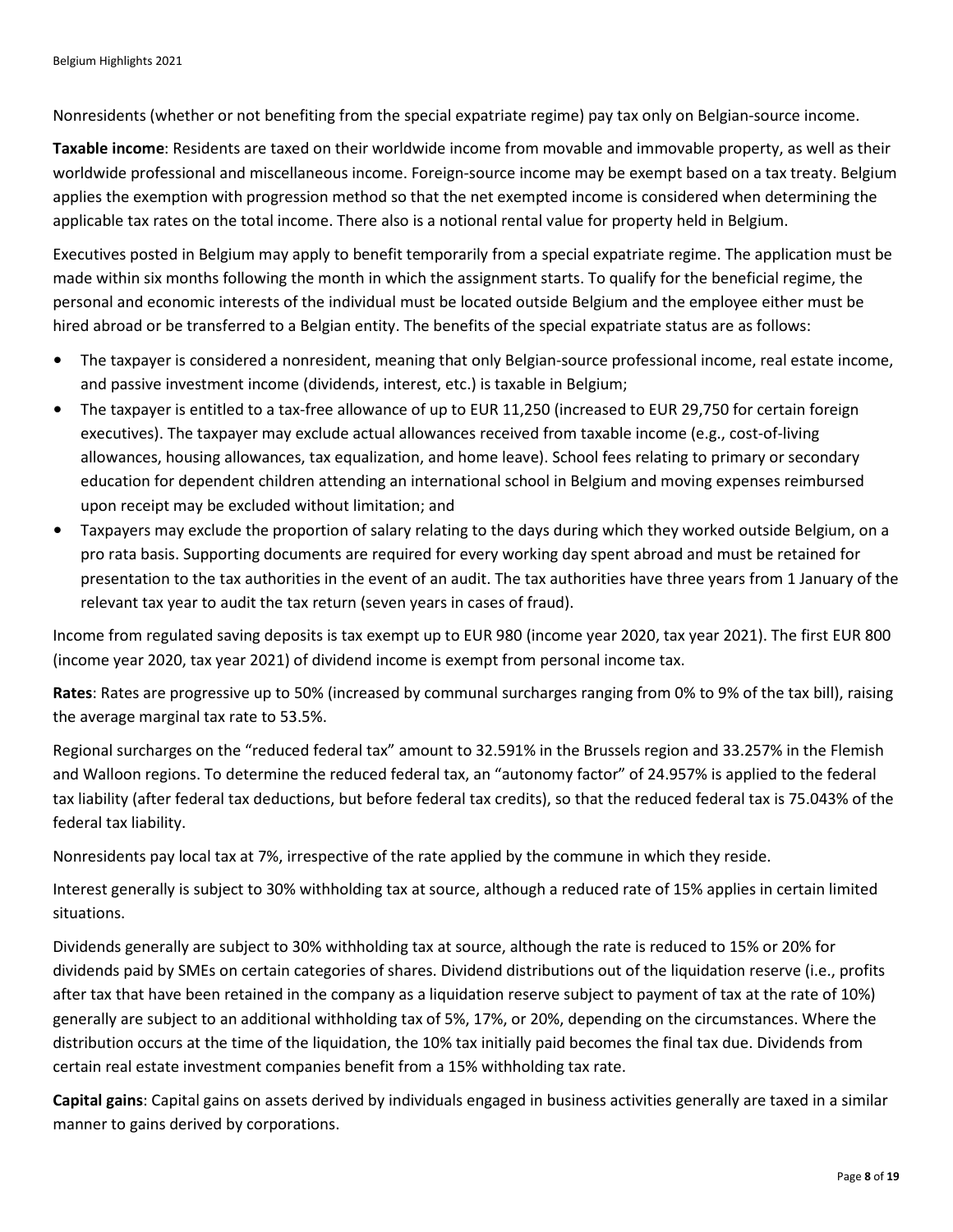Capital gains derived from fixed tangible assets that have been used for business activities for more than five years are taxed at 16.5% (increased by the relevant local surcharge) in certain circumstances. Capital gains on private movable assets (including shares) may be treated as miscellaneous income and taxed at a separate tax rate of 33% (increased by relevant local surcharges) where the activities giving rise to the gains go beyond the normal management of the individual's private estate (i.e., they are "abnormal" or "speculative"). The criteria to determine whether an operation should be considered as abnormal or speculative are defined by case law and include a short time frame between acquisition and disposal, a disproportionate difference between the purchase and sales price, etc. Each case must be assessed individually.

Capital gains derived from the sale of shares are tax-exempt to the extent the sale can be considered as "nonspeculative" and normal management of an individual's private wealth. If the individual has effectively been trading, the capital gains may be deemed to constitute professional income, subject to tax at the generally applicable individual income tax rates (increased by relevant local surcharges) and social security contributions.

Capital gains derived by an individual from the transfer of shares in a Belgian company to a legal entity established outside the EEA may be taxable if, at any time in the five years preceding the transfer, the person disposing of the shares held a substantial participation in the resident company (at least 25% of the shares, either alone or together with a related person). The tax is payable at a flat rate of 16.5% (increased by relevant local surcharges).

Capital gains realized on the sale of immovable property are tax exempt, unless the gains originate from a sale of immovable property within five years (buildings, other than the principal private residence) or eight years (land) after purchase. In such cases, capital gains tax of 16.5% (buildings) or 16.5%/33% (land) is due (increased by relevant local surcharges). Capital gains realized on the sale of a private residence are tax exempt to the extent the building has been occupied by the owner for a continuous period of 12 months preceding the sale (and the notional rental value of the immovable property has been tax exempt during this period).

All other private capital gains are, in principle, tax exempt.

**Deductions and allowances**: Resident taxpayers and nonresident taxpayers receiving more than 75% of their income from a Belgian source may make several personal deductions from their total income (including a tax-free amount, marital quotient, etc.), provided certain conditions are fulfilled. Where the taxpayer's spouse does not work, a deduction also is available for the marital quotient that allocates 30% of the main earner's income to the spouse, up to a maximum of EUR 11,090 (income year 2020, tax year 2021).

Taxpayers are granted a tax-free personal allowance based on their personal situation (single, dependent children, etc.). The basic lump sum amounts to EUR 8,990 (income year 2020, tax year 2021) and is increased in the case of dependent children or dependent relatives, and if the taxpayer is disabled.

**Foreign tax relief**: Belgium does not apply the system of tax relief for foreign taxes; instead, Belgium exempts the income with reserve of progression. For dividend and interest income, Belgium applies the relevant tax treaty. Foreign dividend and interest income may be subject to double taxation unless Belgian domestic legislation provides a tax exemption.

**Other**: Resident taxpayers and nonresident taxpayers receiving more than 75% of their income from a Belgian source also are entitled to tax credits at the federal level for various expenses, including premiums for endowment-type life insurance policies, pension contributions, charitable donations, childcare costs (for children up to age 14), service vouchers, and reimbursement for mortgage loans to acquire/maintain a dwelling other than the taxpayer's main residence.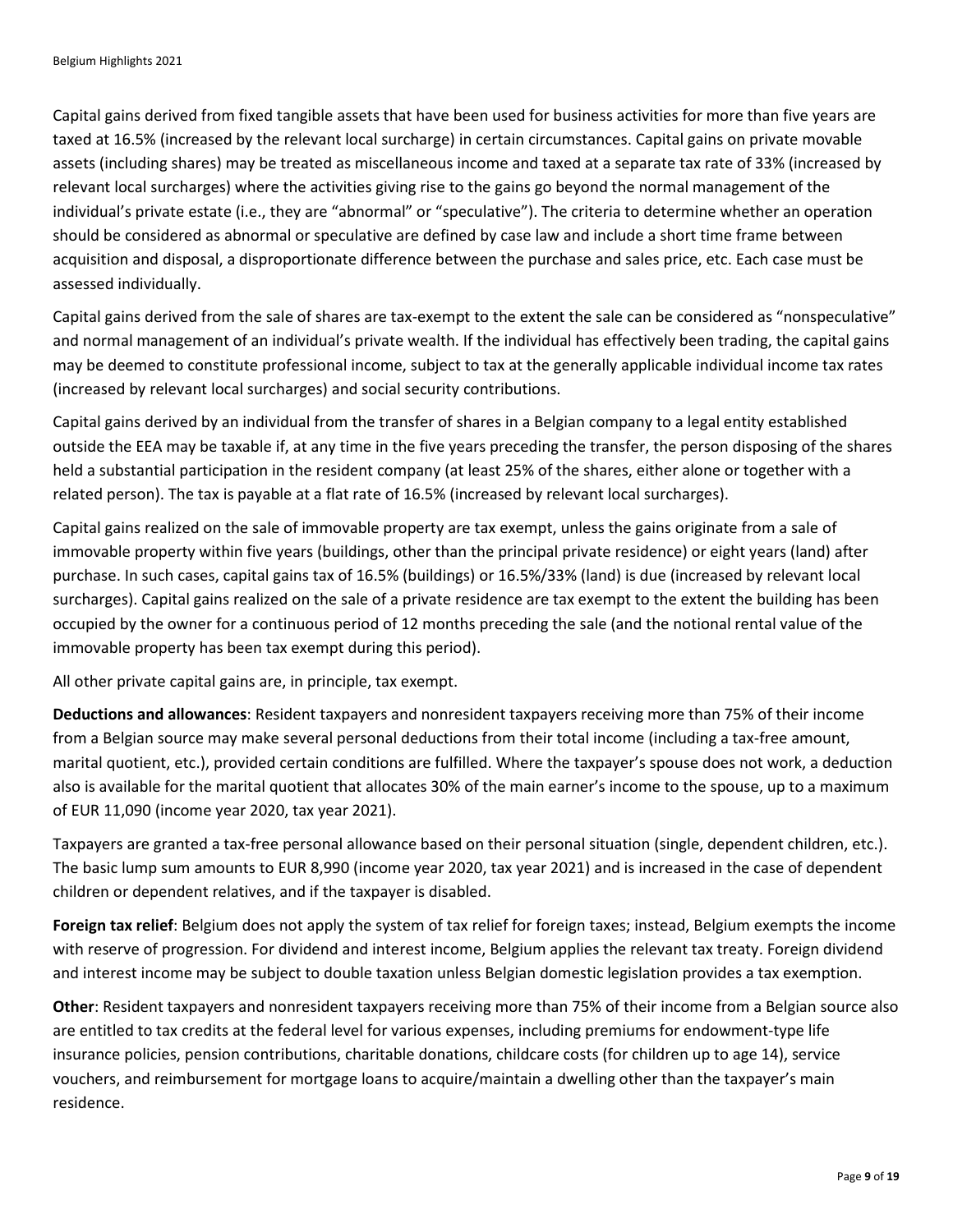Regional tax credits also are available and vary from region to region.

The tax benefits are pro-rated where the taxable period for an individual (resident or nonresident) does not correspond to an entire calendar year (e.g., where there is a change in residential status).

# **Compliance for individuals**

**Tax year**: The tax year is the calendar year.

**Filing status**: A married couple (or legally cohabiting partners) living together must file a joint return, but their incomes are not aggregated, and the tax liability is computed on an individual basis.

**Filing and payment**: Resident individuals must file an annual tax return by the end of June after the end of the tax year (an extended deadline generally is fixed around mid-July for taxpayers filing their income tax return electronically, via "Tax-on-Web"). The tax authorities will issue an assessment notice after submission of the return. Employees and directors are subject to payroll tax withholding at source, although individuals on a split payroll may need to pay additional taxes. Self-employed individuals are required to prepay estimated tax under principles similar to those applied to businesses.

Different requirements apply to nonresidents.

**Penalties**: Administrative penalties for noncompliance with the tax provisions range from 10% to 200% of the tax due. The penalty for noncompliance with the reporting requirements regarding "tainted legal arrangements" amounts to EUR 6,250. Criminal sanctions (including imprisonment and fines) may apply in cases of tax fraud.

**Rulings**: A taxpayer may submit a written request to the Federal Ruling Commission for an advance ruling on the tax consequences of a proposed transaction (see "Rulings" under "Compliance for corporations," above). A taxpayer also may submit a written request to the Flemish Taxation Service for an advance ruling on regional tax matters governed by the Flemish Taxation Code (e.g., inheritance taxes). The legislation governing these regional rulings is very similar to that governing the federal tax rulings. No regional ruling framework exists in the Brussels region or Wallonia.

| <b>Rates</b>                       |                  |                   |                     |                   |
|------------------------------------|------------------|-------------------|---------------------|-------------------|
| Type of payment                    | <b>Residents</b> |                   | <b>Nonresidents</b> |                   |
|                                    | Company          | <b>Individual</b> | Company             | <b>Individual</b> |
| <b>Dividends</b>                   | 30% (default)/   | 30% (default)/    | 30% (default)/      | 30% (default)/    |
|                                    | 0%/15%/20%       | 5%/10%/15%/       | 0%/15%/20%          | 5%/10%/15%/       |
|                                    |                  | 17%/20%           |                     | 17%/20%           |
| <b>Interest</b>                    | 0%/15%/30%       | 0%/15%/30%        | 0%/15%/30%          | 0%/15%/30%        |
| <b>Royalties</b>                   | 15%/30%/Various  | 15%/30%/Various   | 15%/30%/Various     | 15%/30%/Various   |
| <b>Fees for technical services</b> | 0%               | 0%                | 16.5% (effective    | 16.5% (effective  |
|                                    |                  |                   | rate)               | rate)             |

# **Withholding tax**

**Dividends**: The default withholding tax rate on dividends paid to both residents and nonresidents is 30%. Under Belgium's implementation of the EU parent-subsidiary directive and provided certain formalities are fulfilled, no tax is withheld on dividends paid to a company established in Belgium or another EU member state that holds directly at least 10% of the company paying the dividends, provided the participation is held for an uninterrupted period of at least one year. The exemption applies also to qualifying shareholders established in an EEA member state or a country with which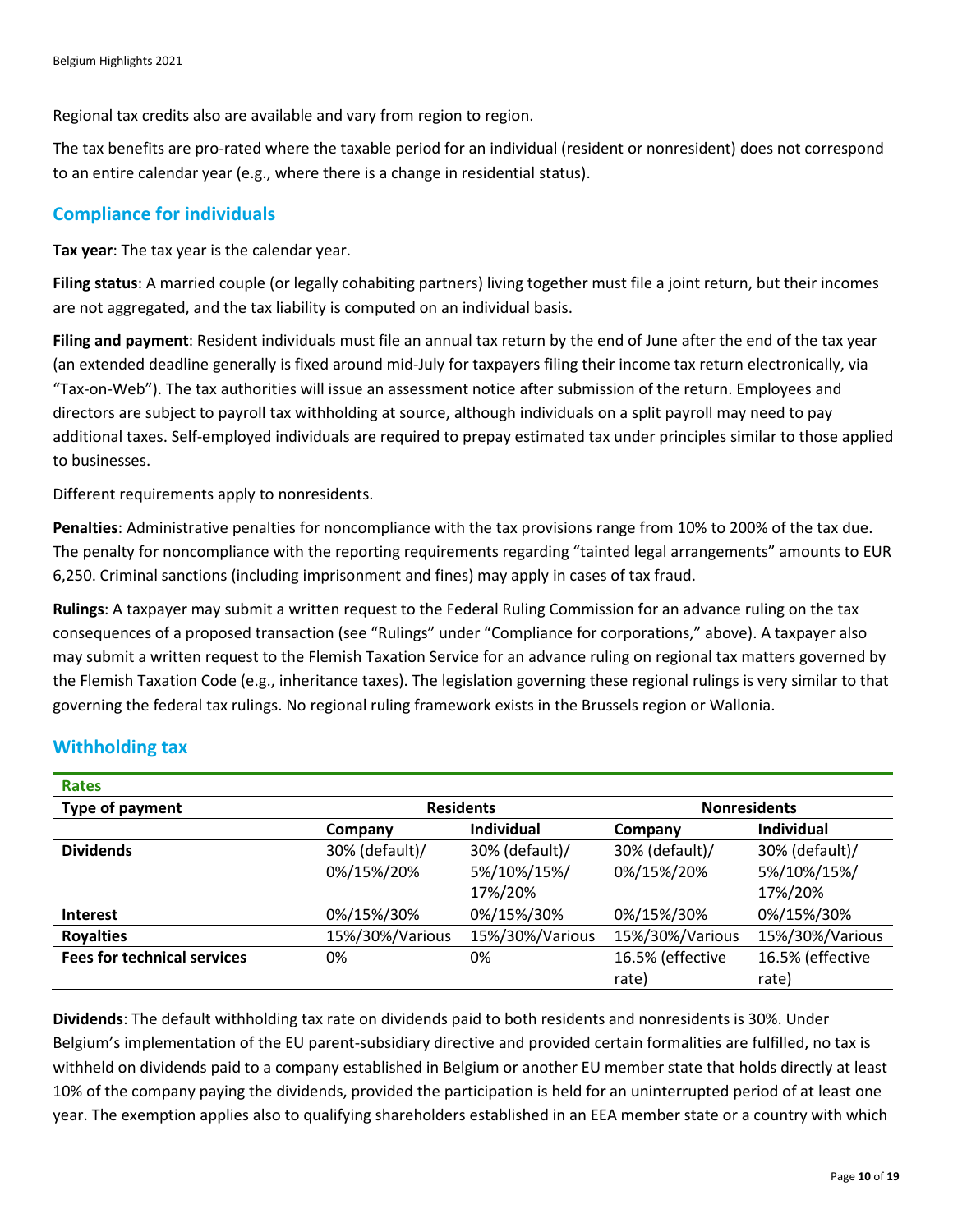Belgium has concluded a tax treaty containing a qualifying information exchange clause, if the shareholder owns directly a shareholding in the Belgian payer company of less than 10% but with an acquisition value of at least EUR 2.5 million for an uninterrupted period of at least one year, to the extent that the Belgian withholding tax (if due) would not be creditable or refundable abroad. If no exemption applies, a reduced withholding tax rate can apply under an available tax treaty.

The withholding tax on liquidation dividends also is 30%. An exemption may apply if the parent company is headquartered in the EU (because the distribution is classified as a dividend and Belgium has extended the benefits of the EU parent-subsidiary directive to such cases) or in a non-EU country that has a qualifying applicable tax treaty with Belgium.

Prior to 1 October 2014, the withholding tax rate on liquidation dividends was 10%. Under transitional provisions, companies could "lock in" the 10% rate without liquidating the company, i.e., by distributing a dividend (subject to 10% withholding tax) and immediately making a capital contribution for the net amount. Reductions of such share capital are not subject to any additional withholding tax if they occur after a certain period of time but within such period, capital reductions are considered as deemed dividends and subject to 5%, 10%, or 17% withholding tax, depending on when the capital reduction occurs.

A specific liquidation reserve regime applies for SMEs, under which, subject to certain conditions, no additional withholding tax is due upon the payment of liquidation dividends to corporate shareholders if a separate 10% tax is prepaid upon the creation of the reserve. Dividend distributions to individual shareholders out of the liquidation reserve generally are subject to an additional withholding tax of 5%, 17%, or 20%, depending on the circumstances.

A reduced withholding tax rate applies to certain dividends relating to shares issued in exchange for cash contributions into SMEs as from 1 July 2013. The rate is 30% for dividends distributed before the second accounting year after the cash contribution, 20% for dividends distributed during the second accounting year after the contribution, and 15% for dividends distributed in the third accounting year after the contribution and subsequent years.

Capital decreases and reimbursements of assimilated issue premiums and profit shares are partially treated as dividend distributions for income tax purposes, thus triggering the levy of withholding tax. The capital decrease is allocated to fiscal capital and to reserves according to a pro rata coefficient. The portion allocated to fiscal capital is excluded from the "taxable dividend" definition and exempt from tax. To the extent the capital decrease is allocated to reserves, a taxable dividend is distributed, triggering withholding tax. Corporate tax may be due to the extent that the capital decrease is allocated to tax-free reserves incorporated into capital.

**Interest**: Interest paid to a resident or nonresident generally is subject to a 30% withholding tax (15% for interest on certain specific government bonds and regulated savings deposits exceeding certain thresholds), unless the rate is reduced under a tax treaty, or an exemption applies under the EU interest and royalties directive (IRD) or domestic law.

Under Belgium's implementation of the IRD and provided certain formalities are fulfilled, interest paid is exempt from withholding tax if the recipient is an associated company of the payer company and is resident in another EU member state or is a PE of such a company situated in another member state. Two companies are associated for these purposes if one company holds directly or indirectly at least 25% of the capital of the other company, or a third EU company holds directly or indirectly at least 25% of the capital of each of the two companies. The companies must have a legal form listed in the annex to the IRD and be subject to corporate income tax. The participation in the associated company must be held for a continuous period of at least one year.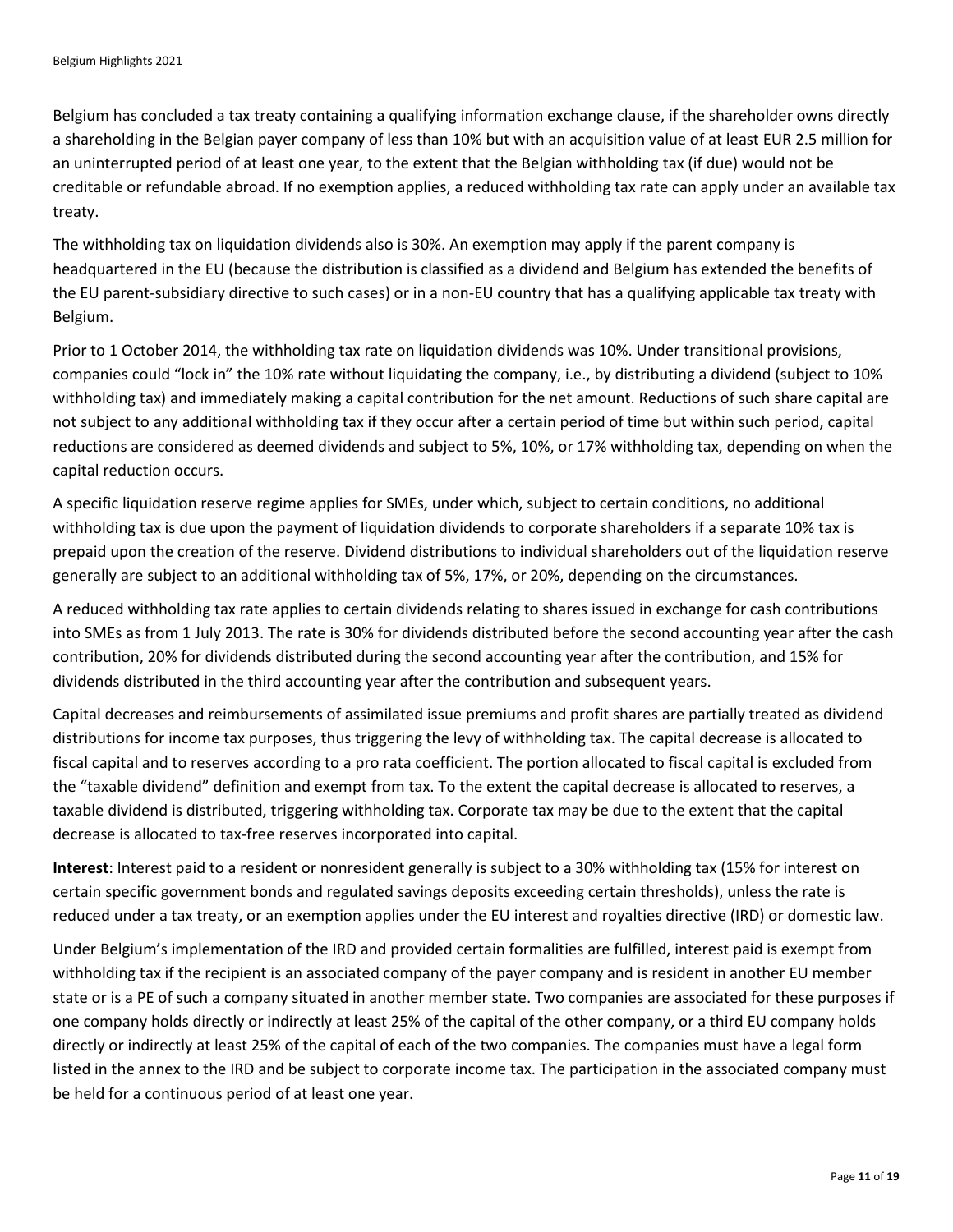The exemptions under domestic law for interest paid to nonresidents include interest paid by certain listed holding companies or holding companies owned by a listed company, interest paid by a Belgian bank or other financial institution, and interest paid to financial institutions in treaty countries. Specific conditions must be met.

**Royalties**: The withholding tax rate on royalties paid to both residents and nonresidents generally is 30%, reduced by a standard expense deduction of 15%. The rate is 15% for certain income from literary and associated rights and from legal and compulsory licenses not exceeding EUR 62,090 (for tax year 2021). Above this threshold, the tax rate depends on the nature of the activity generating the income. Where the income is derived from professional activities, progressive tax rates apply; otherwise, the rate is 15%. Expenses can be deducted but are limited as follows: 50% of the first bracket of EUR 16,560 and 25% of the bracket between EUR 16,560 and EUR 33,110, subject to an overall cap of EUR 12,471.50 (for tax year 2021). The rate may be reduced under a tax treaty or where the IRD applies.

Under Belgium's implementation of the IRD and provided certain formalities are fulfilled, royalty payments are exempt from withholding tax provided the recipient is an associated company of the payer company and is resident in another EU member state or is a PE of such a company situated in another member state. Two companies are associated for these purposes if one company holds directly or indirectly at least 25% of the capital of the other company, or a third EU company holds directly or indirectly at least 25% of the capital of each of the two companies. The companies must have a legal form listed in the annex to the IRD and be subject to corporate income tax. The participation in the associated company must be held for a continuous period of at least one year.

**Fees for technical services**: Withholding tax also must be withheld on certain other payments to nonresidents (both companies and individuals) at a rate of 33%. The effective withholding tax rate is reduced to 16.5% as the result of a 50% lump-sum cost deduction. Further reductions may be available under an applicable tax treaty.

**Branch remittance tax**: Belgium does not impose a branch remittance tax.

## **Anti-avoidance rules**

**Transfer pricing**: Transactions between a Belgian parent company and its subsidiaries, or between a parent company or other subsidiaries and a Belgian subsidiary, or between the head office or other branches of a foreign company and a Belgian branch, must be carried out at arm's length. The Belgian tax authorities can impute a deemed profit for nonarm's length transactions. If advances or loans are granted to companies within a group, the tax authorities require that the lending company charge the borrowing company an appropriate interest rate. Loans received from related persons or enterprises established abroad also must be concluded at arm's length.

Charges relating to management services or technical fees should be substantiated by evidence of actual services obtained by the Belgian enterprise. Payments of interest, royalties, and other fees (whether directly or indirectly) to a non-EEA beneficiary located in a tax haven or to a company benefiting from a special tax regime are not tax deductible unless the payment is at arm's length and relates to a genuine transaction (see "Taxable income," under "Corporate taxation," above).

Bilateral and multilateral advance pricing agreements (APAs) may be obtained under tax treaties.

Country-by-country (CbC) reporting requirements apply to Belgian-resident ultimate parent companies or other Belgianresident reporting entities of groups whose consolidated group revenues exceed EUR 750 million. The CbC report must be filed within 12 months after the last day of the reporting period. In principle, the Belgian tax authorities should be notified of which group entity will file the CbC report before the last day of the financial year.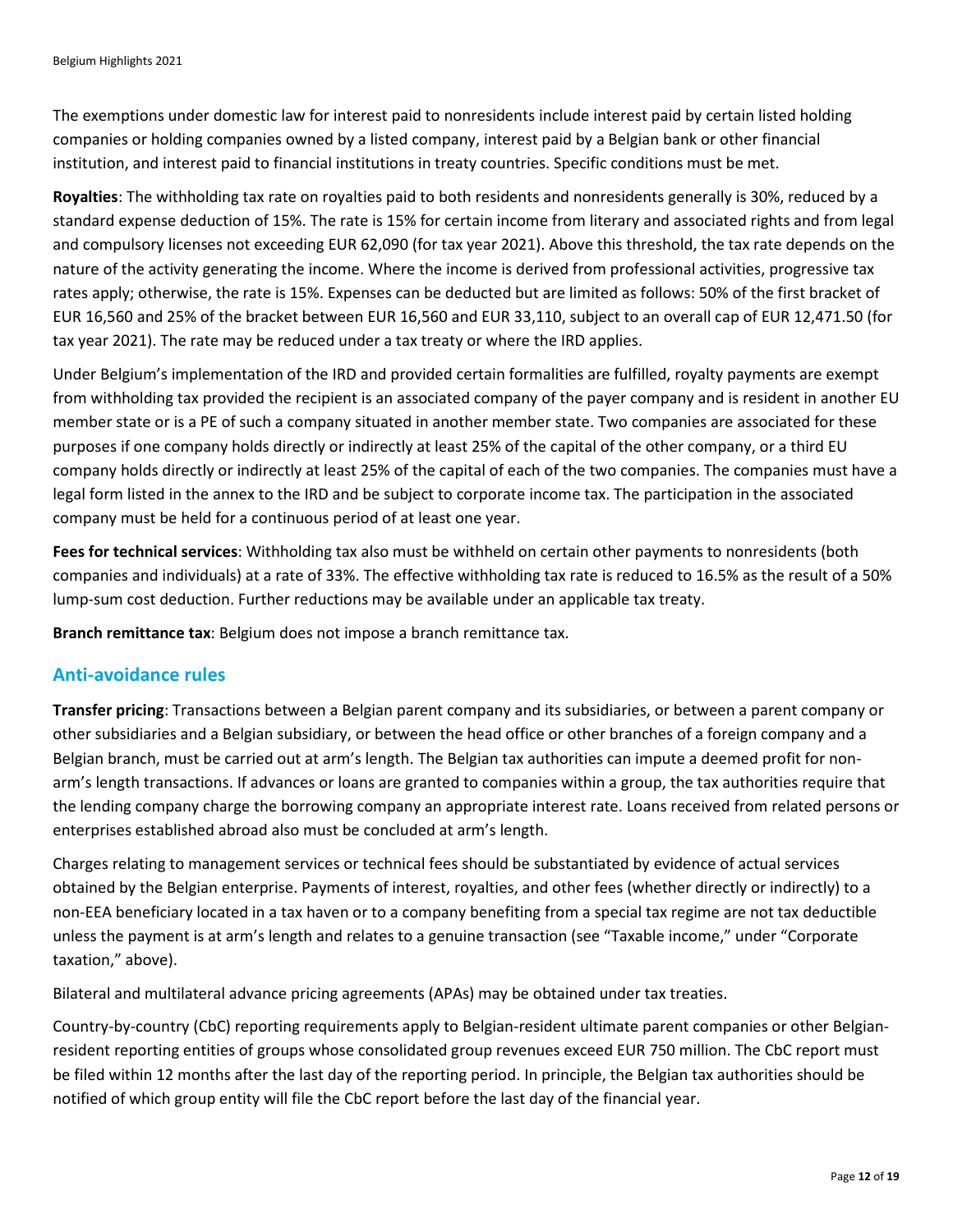A Belgian company that is part of a multinational group is required to file master and local files if it exceeds any of the following thresholds based on its standalone statutory accounts (i) combined operating and financial income of EUR 50 million, (ii) a total balance sheet of EUR 1 billion, or (iii) an annual average number of 100 full time equivalent employees.

The master file provides an overview of the multinational group including the organizational structure, activities, intangibles, intercompany financial transactions, consolidated financial and tax position of the group, transfer pricing policy, and worldwide allocation of income and economic activities. It must be submitted within 12 months after the last day of the reporting period.

The local file consists of two forms. Part 1 provides information on the types of activity performed by the Belgian group entity and an overview of the relevant intercompany transactions. Part 2 provides information per business unit of the Belgian group entity, including a detailed transfer pricing analysis for intragroup transactions of that business unit exceeding EUR 1 million. The local file must be filed with the corporate income tax return of the Belgian entity.

**Interest deduction limitations**: Belgium has two debt-to-equity requirements, including a thin capitalization rule for intragroup loans:

- A 1:1 debt-to-equity ratio applies for financing obtained from certain direct shareholders/individuals or from directors, executive managers, and liquidators (individuals or legal entities) of the company (including loans from spouses and children), unless the director is a company resident in an EEA member state. Where total debt exceeds the company's equity, the interest paid is recharacterized as a dividend; and
- A 5:1 debt-to-equity ratio applies for financing where the beneficial owner of the interest is:
	- $\circ$  Not subject to tax or is subject to tax on the income under a tax regime that is significantly more advantageous than the Belgian tax regime ("tax haven loans"); or
	- $\circ$  Part of the same group of affiliated companies and the interest is payable under a loan agreement that it has been demonstrated was concluded before 17 June 2016 and not "substantially" modified since that date.

Exceptions to the 5:1 debt-to-equity ratio apply to, among others, bonds and other debt issued by public offering, loans granted by certain banks and other financial institutions, loans contracted by certain leasing companies, and to certain forms of centralized treasury management.

Belgium also applies the interest deduction limitation rule in the EU Anti-Tax Avoidance Directive (ATAD), according to which any arm's length "exceeding borrowing costs" generally will be deductible only up to the higher of 30% of the taxpayer's EBITDA or EUR 3 million. The rule does not apply to financial and nongroup companies. Unused excess interest deduction may be carried forward and any excess interest deduction capacity may be transferred to another qualifying group member. The EBITDA rule does not apply to (i) loans concluded before 17 June 2016 and not substantially modified after that date, and (ii) "tainted" loans with tax haven entities that remain subject to the 5:1 thin capitalization rule as described above.

**Controlled foreign companies**: A Belgian company is taxed on the "nondistributed profits" of a foreign company that is considered a CFC where such profits arise from "nongenuine arrangements" that have been put in place for the essential purpose of obtaining a tax advantage. A foreign company must meet a "control" and "low taxation" test to qualify as a CFC (unless, for the tax year 2021 and subsequent years, it has been included on the EU list of noncooperative jurisdictions). A foreign establishment of a Belgian company also can be regarded as a CFC where it meets the low taxation test, in which case the foreign establishment's profits are not exempt under an applicable tax treaty but added to the Belgian head office's taxable base.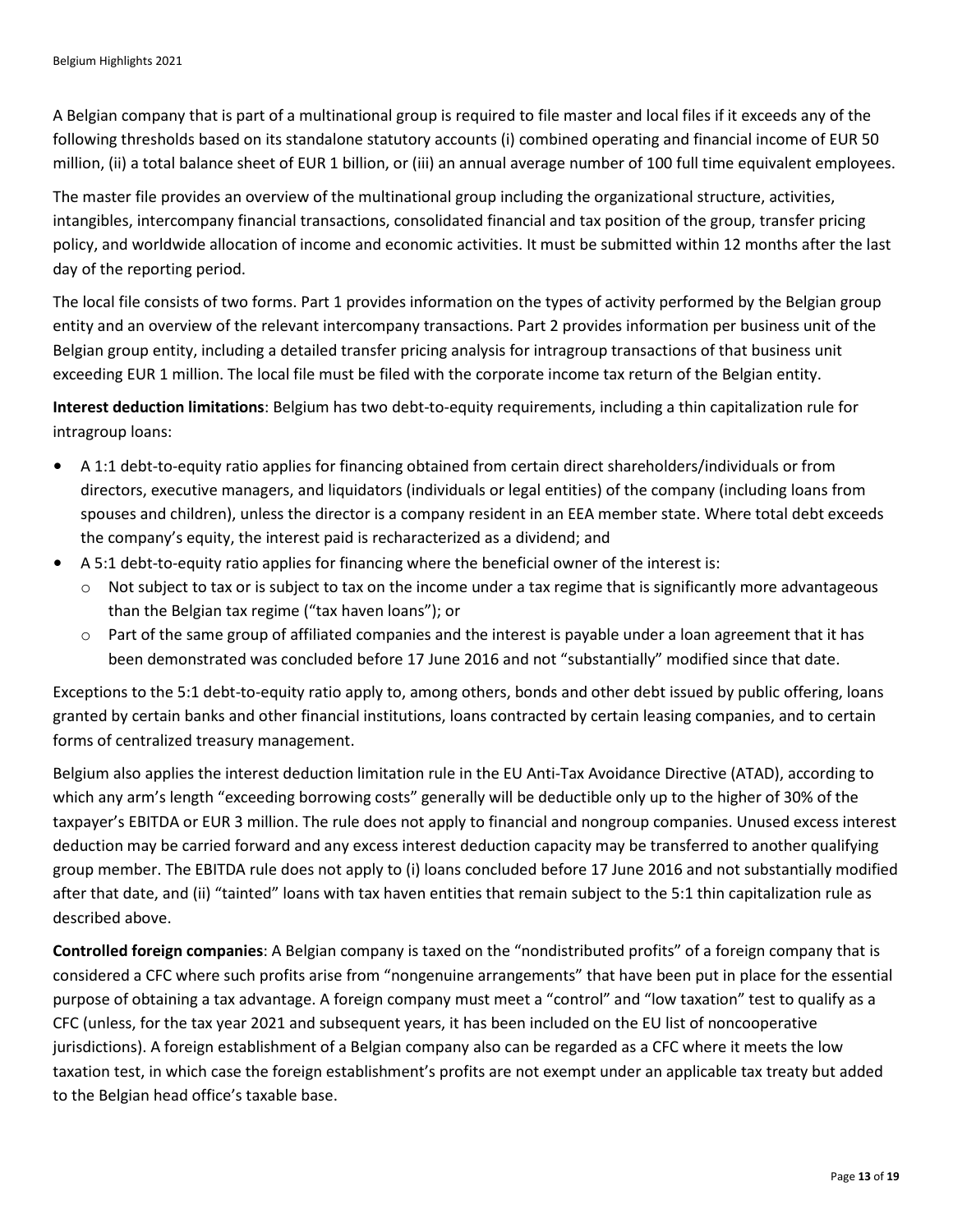To examine whether the CFC rule applies, taxpayers must report in the tax return the existence of a foreign company or a foreign establishment that has been treated as a CFC and, hence, whose profits are taxed in Belgium (in the case of a foreign company) or not allocated to the foreign establishment.

**Hybrids**: The treatment of "hybrid mismatches," "hybrid entities," and "hybrid transfers" is aligned with the ATAD, either by creating a taxable event, by disallowing an expense, or refusing a foreign tax credit.

**Economic substance requirements**: There are no specific economic substance requirements in Belgian legislation. However, lack of sufficient (economic) substance may be challenged by the tax authorities based on the general antiabuse rule (GAAR) embedded in Belgian tax law, or other specific anti-avoidance rules.

Double tax treaties concluded by Belgium also may include specific substance requirements.

**Disclosure requirements**: Payments related to transactions with entities resident in tax haven countries, payments to establishments located in tax haven countries, or payments to bank accounts managed by residents or establishments located or domiciled in such countries must be disclosed in an annex to the corporate tax return (see "Taxable income" under "Corporate taxation," above).

Payments by employers in relation to nonstatutory pension schemes, pensions, and allowances must be disclosed.

Companies reporting CFC income also must disclose this in an annex to the tax return.

Belgium has implemented the EU Directive on Administrative Cooperation (DAC 6), including the obligation for intermediaries and relevant taxpayers to disclose "cross-border tax arrangements" that meet certain "hallmarks" (and, where required, a "main benefit test"). The general time limits for disclosure (30 days) apply as from 1 January 2021, but: by virtue of an administrative tolerance: disclosures are considered timely if they occur no later than 28 February 2021. Historical arrangements (implemented before 1 July 2020) must also be disclosed no later than 28 February 2021.

**Exit tax**: Further to the implementation of the ATAD, exit tax is due upon the transfer of assets out of Belgium to treatyexempt foreign PEs. In that case, hidden gains (i.e., the positive difference between the fair market value of an asset and its acquisition or investment value reduced by the accepted write-offs and depreciation) are taxed at the time of transfer of the assets.

In respect of inbound transfers and where there is no evidence to the contrary, the value established by the exit state is presumed to be the fair market value at the time of transfer (a "step-up"), where (i) the gain has been effectively included in the taxable base in the exit state, and (ii) Belgium has concluded a tax treaty or other agreement with the exit state that allows for an exchange of information. Where the exit state's fair market value rule does not apply, the fair market value is deemed equal to the acquisition or investment value less any write-offs and depreciation according to Belgian income tax legislation.

The exit tax rate is 15% (increased from 12.5%) as from tax year 2021 (i.e., taxable periods starting on or after 1 January 2020 and not ending before 31 December 2020).

**General anti-avoidance rule**: Under the GAAR, the tax authorities are required to determine that tax abuse exists based on objective circumstances. Tax abuse arises where a taxpayer carries out a transaction that allows it to avoid tax or claim a tax benefit that is contrary to the legislative intent of the law. A taxpayer can avoid the application of the GAAR by demonstrating that the transaction can be justified by motives other than tax avoidance, i.e., that the taxpayer's choice "essentially" is motivated by nontax reasons. If the taxpayer fails to demonstrate one or more sufficient nontax-based motives, the tax authorities can "restore" the taxable base and tax computation in such a way that taxation in accordance with the legislative objectives is possible, as if there was no abuse.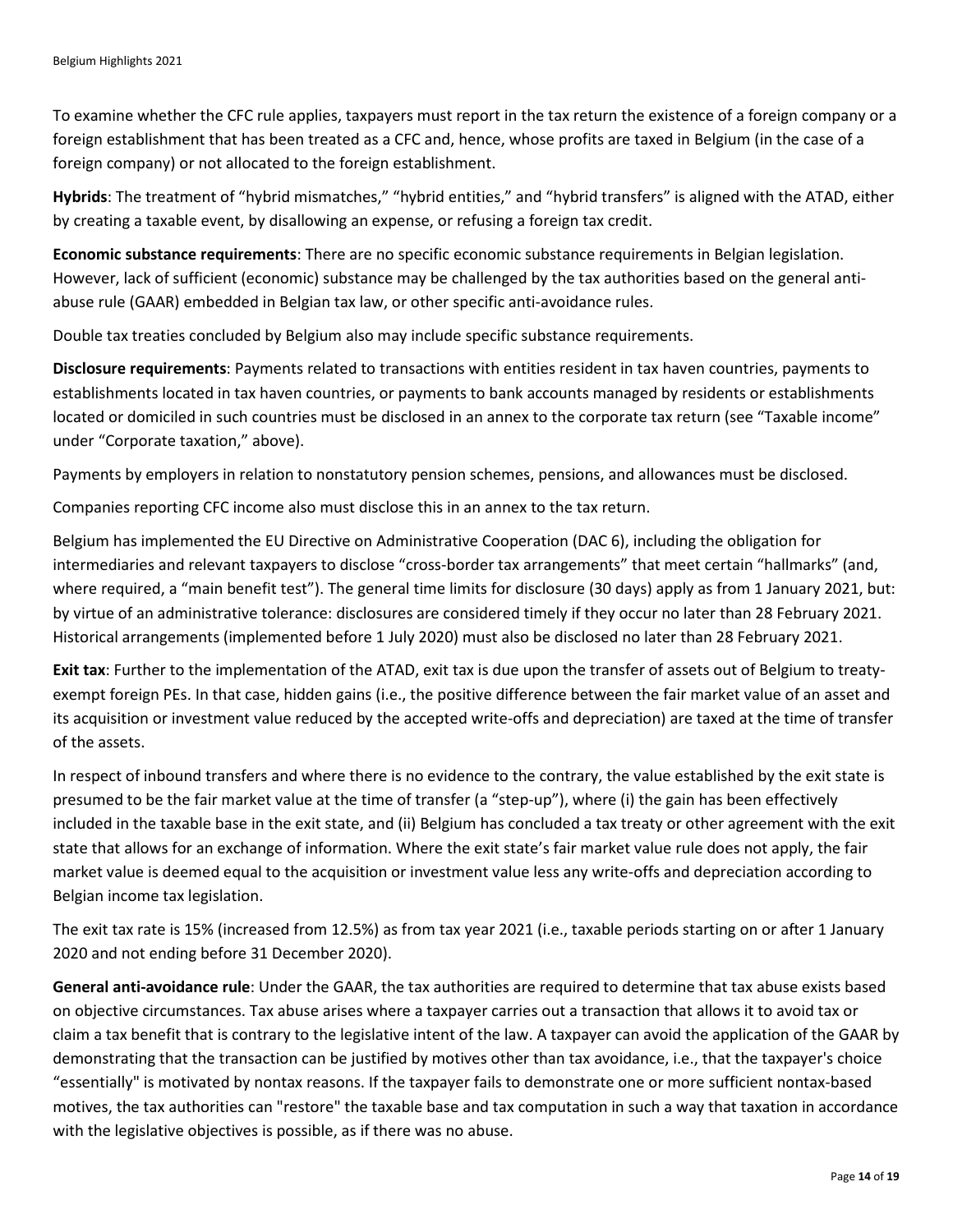**Other**: In limited circumstances, certain purely tax-driven transactions may be recharacterized under, or prevented by, specific anti-abuse provisions, e.g., where there is a change of control, the DRD applies, or the tax-neutral treatment for reorganizations is claimed.

# **Value added tax**

| <b>Rates</b>         |           |
|----------------------|-----------|
| <b>Standard rate</b> | 21%       |
| <b>Reduced rate</b>  | 0%/6%/12% |

**Taxable transactions**: VAT is imposed on the provision of most goods and services, including digital services. VAT is not imposed on exports.

A taxpayer is required to issue invoices for all supplies to taxable persons or nontaxable legal persons. E-invoicing is permitted in certain circumstances but is not mandatory.

Input VAT is deductible provided it relates to the provision of taxable supplies.

**Rates**: The standard VAT rate is 21%; reduced rates of 0%, 6%, and 12% apply in certain cases. The zero rate applies to daily and weekly publications and certain recycled goods; the 6% rate applies to most basic goods, such as food, water, and pharmaceuticals; the 12% rate applies to items including social housing and restaurant services. Imports for consumption in Belgium are subject to the same VAT rates as domestic products.

**Registration**: There is no de minimis threshold other than for distance sales by a foreign mail order company to Belgian individuals, in which case a threshold of EUR 35,000 applies. As from 1 July 2021, the existing national thresholds for distance sales are abolished in the EU.

Companies must register for VAT purposes with the competent VAT office, before commencing their VATable activities. Upon confirmation of the registration, the enterprise number assigned to the company on registration with the Crossroad Bank for Enterprises is activated as the VAT ID. SMEs with an annual turnover not exceeding EUR 25,000 are considered as VAT-exempt taxpayers, but still must register for VAT purposes.

**Filing and payment**: The VAT return must be filed monthly or quarterly, and any tax due must be paid at that time. A penalty of EUR 100 per return/per month delay (maximum EUR 1,000) is imposed for late filing of the VAT return. Interest is charged for late payment of VAT at a rate of 0.8% per month (9.6% per annum) of the VAT due. An additional penalty of 15% of the VAT due is imposed from the time a special account is opened by the tax authorities due to late payment or late filing.

#### **Other taxes on corporations and individuals**

Unless otherwise stated, the taxes in this section apply both to companies and individuals and are imposed at the federal level.

**Social security contributions**: Both employers and employees are liable for social security contributions. Under the 2015 "tax shift agreement," the base employer contribution is 30.57% of 1.08 times the gross salary for blue-collar employees and 25% of gross salary for white-collar employees. For blue-collar workers, an additional annual contribution of 10.27% is due on 1.08 times the gross salary. However, the level of employer contributions varies depending on the size and industry of the company, as well as the wages of the employee. For example, the average employer contribution for white-collar employees is approximately 28% owing in part to increases incorporated in collective labor agreements.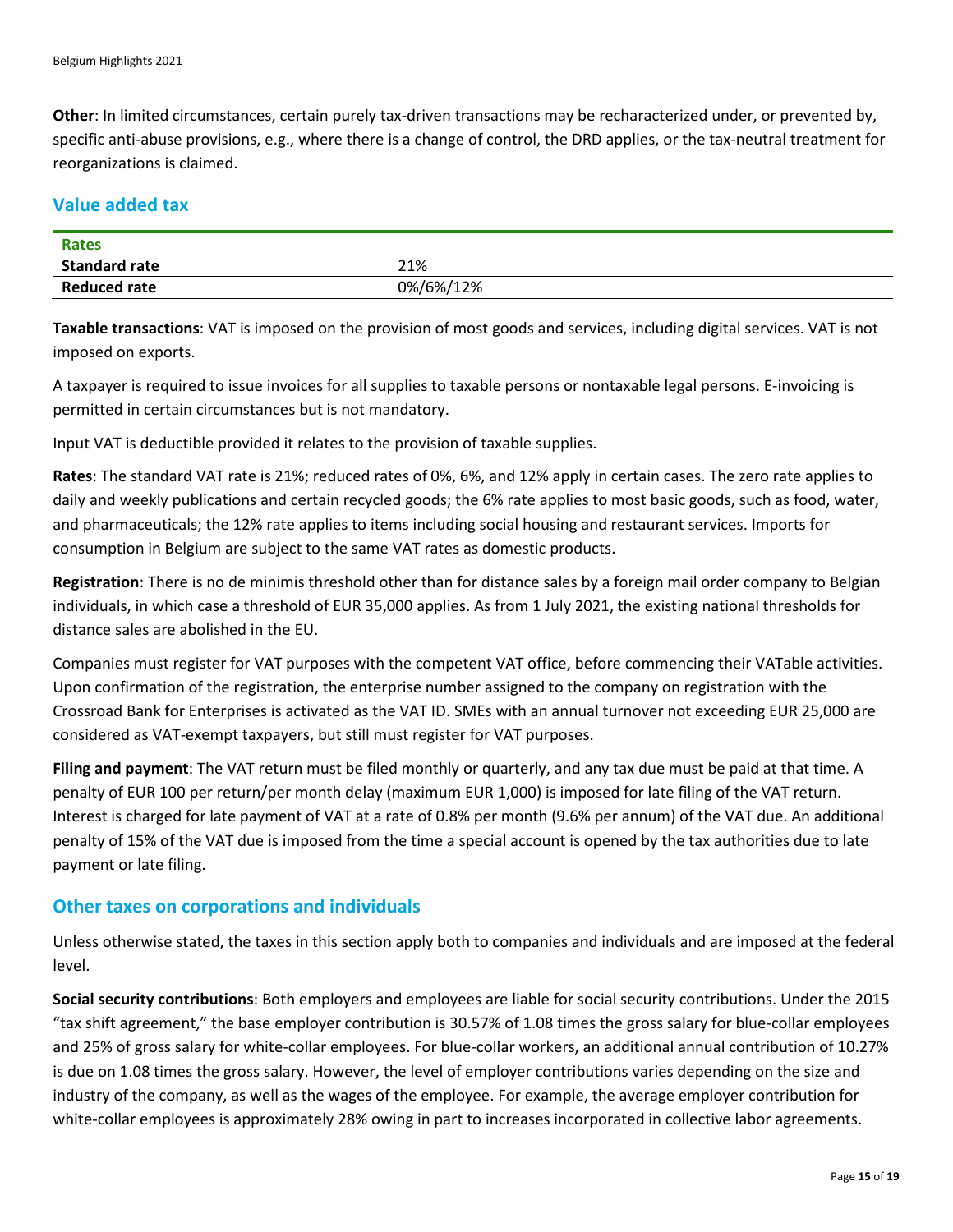These increases also exist for blue-collar employees. Special regimes may apply, e.g., SMEs benefit from exemption for the first hire and temporary reductions for the next five hires, and companies with fewer than 20 employees pay slightly less.

Certain elements of the salary package are subject to a special social security contribution (e.g., a CO<sub>2</sub> solidarity contribution for the private use of a company car, a contribution of 8.86% due on the employer's contribution for group insurance, and a 3% contribution, referred to as the "Wijninckx contribution," on extra-legal pension premiums exceeding certain thresholds). Social security contributions are deductible business expenses for corporate income tax purposes.

The general employee contribution rate is 13.07% of gross salary for white-collar employees (1.08 times the gross salary for blue-collar employees).

Social security contributions for self-employed individuals are capped at approximately EUR 4,110.20 (excluding administrative fees) per quarter on an annual income of EUR 89,051.37 (income year 2020). The contribution rate is 20.5% on the first income bracket (up to EUR 60,427.75) and 14.16% on the second income bracket (from EUR 60,427.75 to EUR 89,051.37).

**Payroll tax**: A payroll tax is withheld by employers on remuneration and pensions paid to resident or nonresident employees and directors for whom such payments constitute taxable professional income. Partial professional withholding tax exemptions are available for certain types of employee (e.g., researchers) or employment (e.g., overtime work, night work, shift work, and work in aid zones).

Belgian employers are not only obliged to report and withhold wage taxes on all remuneration paid by a Belgian legal entity, but also on remuneration paid or granted by a foreign related company to an individual working for the benefit of a Belgian entity or Belgian establishment. The Belgian entity must comply with reporting and withholding rules regardless of whether it intervenes in the payment process or whether the related cost is recharged to the Belgian entity.

**Capital duty**: There is no capital duty other than a fixed fee of EUR 50. An exception may apply for companies in the case of "mixed" contributions.

**Real property tax**: An annual tax is imposed at the regional level on the notional rental income of immovable property (land, buildings, and industrial equipment) located in Belgium. The rate varies depending on the region in which the property is located. In Flanders the rate is 3.97% of the notional rental value; in the Brussels region and Wallonia the rate is 1.25%. Both provinces and municipalities are entitled to impose surcharges. The tax and surcharge are deductible for corporate income tax purposes but nondeductible for personal income tax purposes, unless the building is used for business purposes.

Individuals also are subject to a capital acquisition tax on the acquisition of real estate at a rate of 12.5% in the Brussels region and Wallonia, and 10% in Flanders. Reduced rates of 6% (Wallonia) and 5% (Flanders) may apply if certain conditions are satisfied.

**Transfer tax**: Transfer (or registration) taxes apply to the transfer and leasing of real estate located in Belgium, at rates ranging from 0.2% to 12.5% (depending on the type of transaction and the region in which the property is located).

**Stamp duty**: Stamp duty is imposed only in a limited number of cases, e.g., stock exchange tax on transactions in public securities and other financial instruments (at rates ranging from 0.12% to 1.32%), and the duty on insurance premiums (at rates ranging from 1.1% to 9.25%).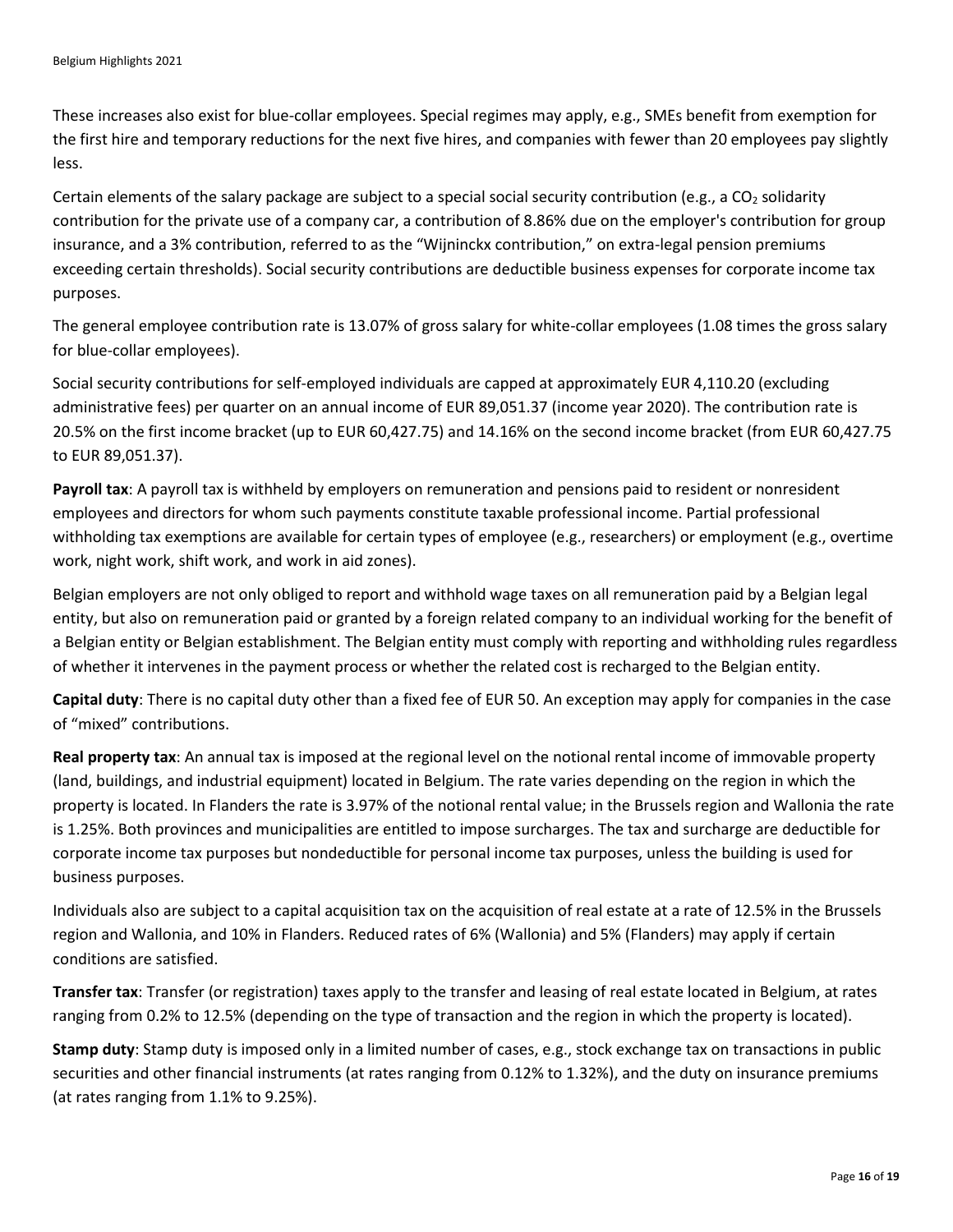**Net wealth/worth tax**: Belgium does not impose a net wealth/worth tax. However, draft legislation before parliament in January 2021 would introduce a new annual tax on securities accounts held by resident and nonresident individuals, companies, and legal entities (including legal arrangements subject to the "Cayman tax"). For residents both Belgian and foreign securities accounts would be in scope, whereas for nonresidents only Belgian securities accounts. The tax would be imposed at 0.15% on the average value of taxable financial instruments held within the securities account (excluding nominative securities), where the average value exceeds EUR 1 million during the reference period. An exemption would apply to certain financial undertakings. The current expectation is that the first reference period will start on the day following the publication of law in the official journal and end on 30 September 2021.

**Inheritance/estate tax**: Inheritance tax in Belgium applies at the regional level and varies between regions. The tax applies to the worldwide assets of a deceased individual who was resident in Belgium at the time of death. If the deceased is resident outside Belgium at the time of death, transfer tax is levied on the transfer of Belgian real estate. The applicable rules and rates are determined by the region where the deceased was resident for most of the last five years before death. For spouses, partners (as defined in legislation), and direct-line descendants, the inheritance tax rate ranges from 3% to 30% in the Brussels region and Wallonia, and from 3% to 27% in Flanders. In Flanders, inheritance tax is calculated separately for movable and immovable property, and this results in an overall lower inheritance tax burden. Lower rates may apply and/or deductions may be available in some cases. In all three regions, the family home is exempt from inheritance tax if inherited by the spouse or partner. Higher inheritance tax rates (up to 80% in the Brussels region and Wallonia, and 55% in Flanders) apply to more distant relations and unrelated beneficiaries. In the three regions, a beneficial regime exists for the inheritance of family businesses, subject to conditions (exemption in Wallonia; in Flanders and Brussels region, 3% for transfers to direct-line descendants, and between spouses and partners, and 7% for transfers between unrelated parties).

#### **Other**

#### **Gift tax**

The gift of Belgian immovable property involves drawing up and registering a deed of gift and paying gift tax to the relevant local authority. Immovable property gift tax rates for spouses, partners, and direct-line descendants range from 3% to 27%; the maximum rate for distant relatives and beneficiaries in all three regions is limited to 40%.

Movable property can be gifted in various ways. If the gift is made through a Belgian notary-public, gift tax is due and inheritance tax does not apply if the donor dies. For spouses, partners, and direct-line descendants, the gift tax rate is 3% in the Brussels region and Flanders, and 3.3% in Wallonia. Gifts of movable property between unrelated parties are subject to tax at 7% in the Brussels region and Flanders, and at 5.5% in Wallonia but there is no general obligation to register gifts of movable property. Gifts of movable property also may take place via a simple physical transfer or via a bank transfer without paying gift tax. As from 15 December 2020, gifts of movable property made before a foreign notary-public are subject to compulsory registration and, therefore, also to gift tax. Prior to that date such gifts were not subject to gift tax. Unregistered gifts made via a simple physical transfer or bank transfer also are exempt from inheritance tax where the donor survives for at least three years after the date of the gift. If the donor dies within three years of the donation, inheritance tax is due at rates higher than the gift tax rate. If the gift of movable property is registered voluntarily and gift taxes paid, no further tax is payable even if the donor dies within the three-year period. In all three regions, gifts of family businesses are exempt from gift tax, provided certain conditions are fulfilled.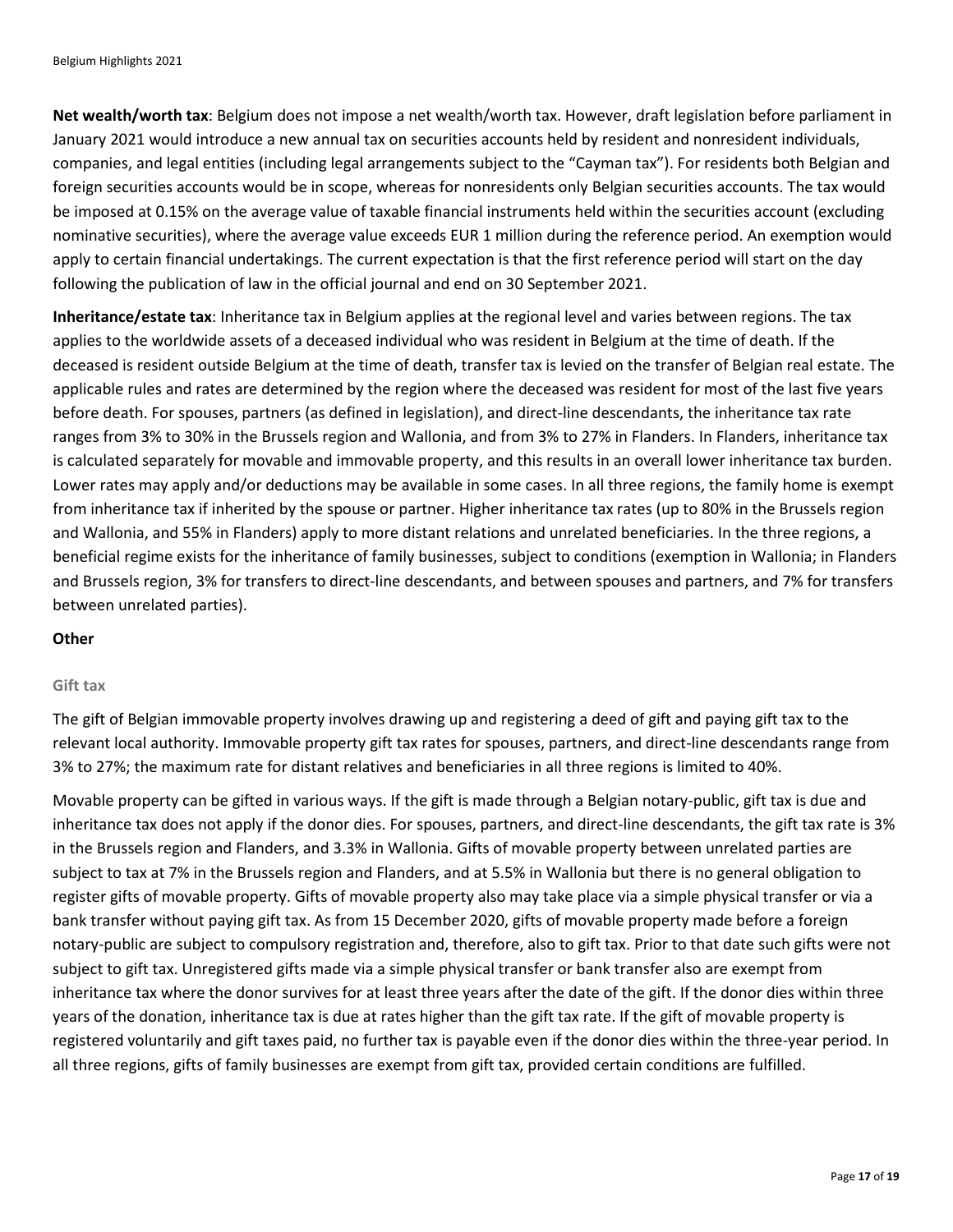#### **Secret commissions tax**

A "secret commissions" tax applies to companies at a rate of 50% for payments to legal entities or 100% in all other cases of certain remuneration, fees, commissions, rebates, and other benefits that (i) constitute professional income in the hands of the beneficiary, (ii) are not properly documented or reported on a timely basis, and (iii) have not been taxed in the hands of the beneficiary, unless a legal exception or administrative tolerance applies. No surcharge applies as of tax year 2021 (taxable period starting on or after 1 January 2020 and ending on or after 31 December 2020).

The secret commissions tax also applies to "hidden gains," i.e., turnover not reported as such. The tax rate amounts to 100%. The 50% rate on reincorporated hidden gains is abolished as from tax year 2021.

The secret commissions tax does not apply where it can be demonstrated that the amount subject to the reporting obligation is included in the tax return filed on a timely basis by the beneficiary in Belgium or a foreign jurisdiction, or (ii) the beneficiary is unambiguously identified and the tax authorities are still able under the statute of limitations to subject the beneficiary to tax.

The corporate income tax deduction for the secret commissions tax is abolished as from tax year 2021.

#### **Other taxes on banks**

Banks are subject to a bank levy and a subscription tax on savings deposits.

**Tax treaties:** Belgium has a broad tax treaty network with more than 90 tax treaties in force. Most treaties follow the OECD model treaty. The OECD multilateral instrument (MLI) entered into force for Belgium on 1 October 2019. For information on Belgium's tax treaty network, visit [Deloitte International Tax Source.](https://dits.deloitte.com/#Jurisdiction/22)

**Tax authorities:** FOD Financiën/SPF Finances (federal tax administration). The federal, regional, and local governments have their own tax authorities. In principle, the tax authorities are competent only for the taxation and collection of the taxes of their own government level.

Contact us:

**Geert Lowagie** Email: [glowagie@deloitte.com](mailto:glowagie@deloitte.com)

Page **18** of **19**